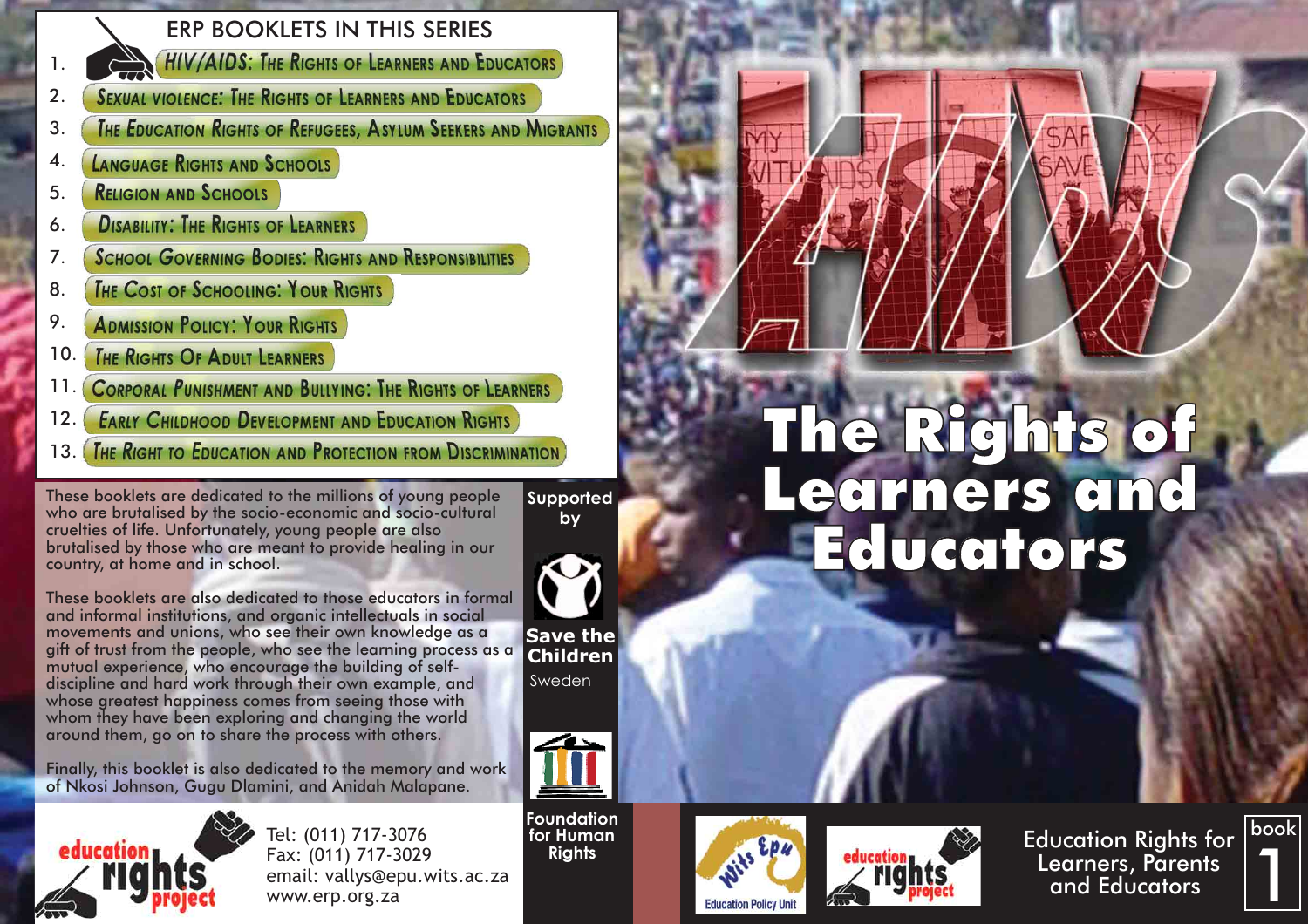

## **HIV/AIDS: The Rights of Learners and Educators**

Ntswake Senosi

Editors: Brian Ramadiro and Salim Vally

layout & design by Red nicolas@red.org.za

We have attempted to ensure that the information in these booklets is accurate up to the time of publication-June 2005. Policies, laws and regulations change. Please contact the ERP for regular updates. All of these booklets are being translated into isiZulu, Sesotho and Afrikaans. The edition on migrant and refugee rights will be translated into French and Portuguese as well. Nonprofit organisations are welcome to reproduce them. Suggestions for improvements are appreciated. Please acknowledge the Education Rights Project if you intend using this material.

Thanks to the Foundation for Human Rights, Save the Children Sweden, the Royal Netherlands Embassy and the Swedish International Development Agency for supporting this initiative.

# **THE STRUGGLE FOR FREE, FREE, QUALITY EDUCATION CONTINUES**

THE STRUGGLE FOR FREE **UALITY PUBLIC EDUCATION CONTINUES**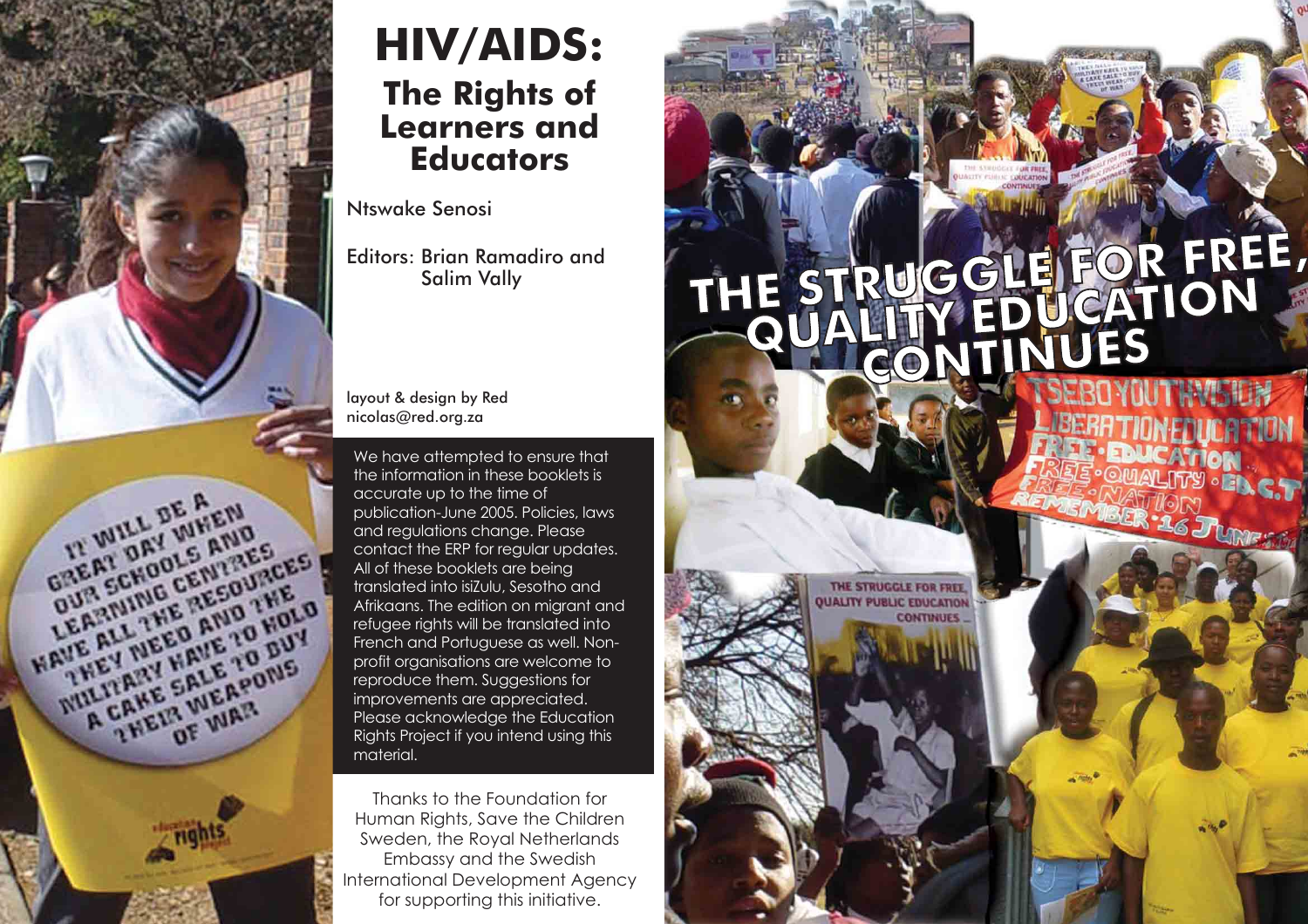#### **Contents**

page

| Acknowledgements                                                                         | i                 |
|------------------------------------------------------------------------------------------|-------------------|
| 1. INTRODUCTION                                                                          | 1                 |
| 2. VIEWS ON HIV/AIDS THAT RESULT IN DISCRIMINATION                                       | 3                 |
| 3. CAN A LEARNER BE DENIED ADMISSION TO A SCHOOL<br>BECAUSE S/HE IS HIV+?                | 6                 |
| 4. HOW ARE LEARNERS AND EDUCATORS WITH HIV/AIDS<br>PROTECTED FROM UNFAIR DISCRIMINATION? | 8                 |
| 5. Can a School Governing Body or a principal<br>FORCE A LEARNER TO TAKE A HIV TEST?     | 9                 |
| 6. WHAT IF A LEARNER BECOMES VERY ILL AND<br>CANNOT ATTEND SCHOOL?                       | 11                |
| 7. CAN AN EDUCATOR BE DENIED A POST OR FIRED<br>BECAUSE OF HIS/HER HIV/AIDS STATUS?      | $12 \overline{ }$ |
| 8. ARE YOU FORCED TO REVEAL YOUR HIV/AIDS STATUS?                                        | 13                |
| 9. WHAT IF OTHER LEARNERS REFUSE TO WORK WITH<br>OR BE TAUGHT BY THOSE WITH HIV?         | 15                |
| 10. Support for people living with HIV/AIDS                                              | 16                |
| 11. What can you do to protect and<br>PROMOTE YOUR RIGHTS?                               | 18                |
| 12. WHERE CAN YOU GET HELP?                                                              | 19                |
| 13. WORD LIST (EXPLANATION OF ITALICISED WORDS)                                          | 24                |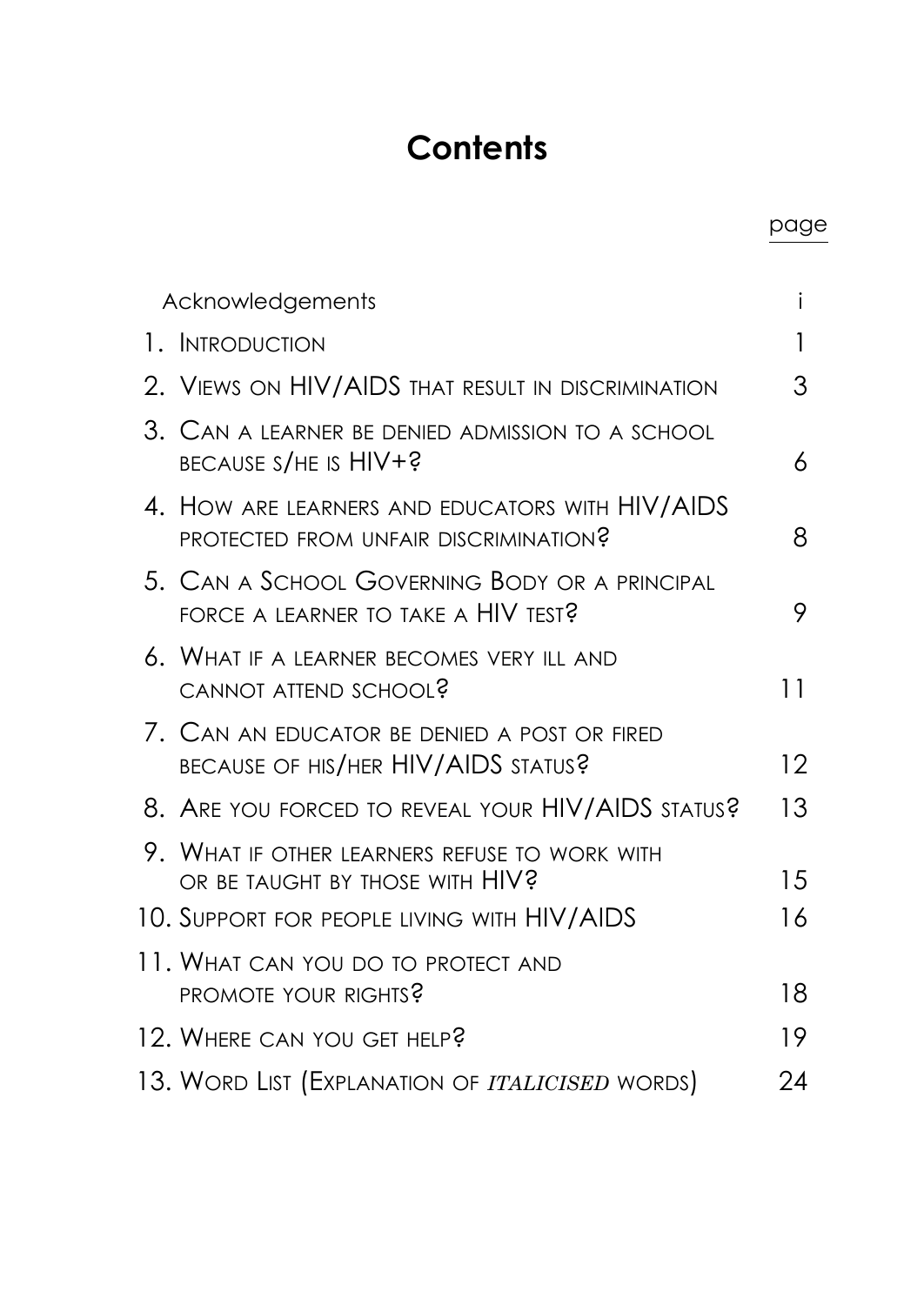#### **Acknowledgements**

Shermaine Mannah, South African Democratic Teachers' Union (SADTU); Mpho Makhubo, the AIDS Consortium; Vusi Moyo and Andre Keet, South African Human Rights Commission (SAHRC); Nina Benjamin, Khanya College; Philani Dzanibe, Lawyers for Human Rights; Pondo Malindi, Peter Mahase and the education committee of the Anti-Privatisation Forum (APF); Ulrika Soneson, Save the Children Sweden; AIDS Law Project; members of the Treatment Action Campaign (TAC); UNESCO and UNICEF.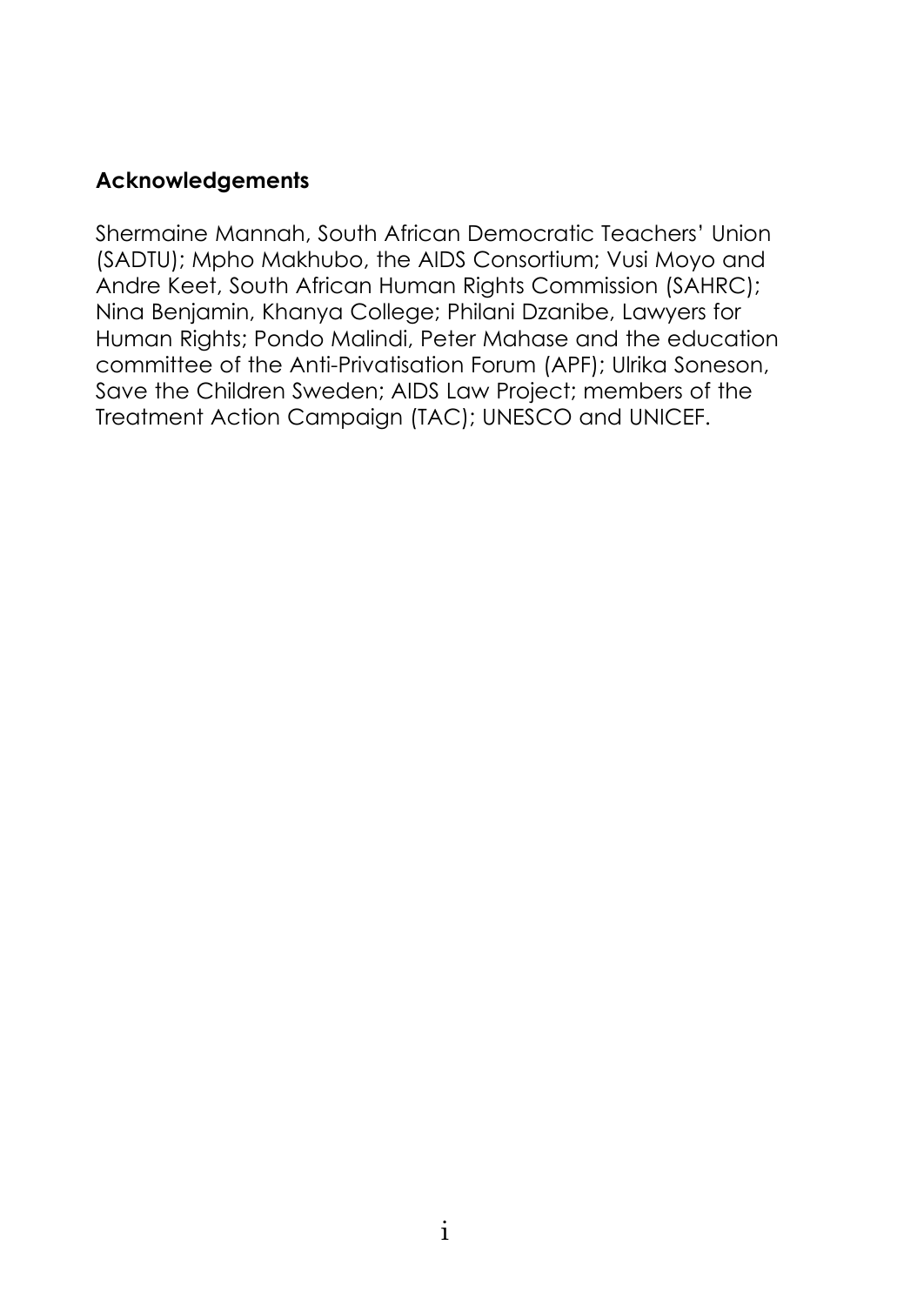#### **INTRODUCTION oneone**

The *HIV/AIDS pandemic\** has caused great hardship to millions of learners and educators as well as their friends and families. Most of us know of someone who is either living with HIV or who has died of AIDS. Even if we are not infected by the *virus* we are still affected in many ways by the illness.

Statistics about the hundreds who are infected every day, and the thousands of children who lose their parents every year, do not fully capture the sorrow and grief caused by HIV/AIDS. It is important that we do not deny the existence of the illness nor become so shocked and fearful that we do nothing about HIV/AIDS and its causes. The HIV/AIDS pandemic has created much sorrow and grief but it has also produced remarkable examples of courage, compassion and solidarity.

Schools can be the most important place to discuss the many issues surrounding HIV/AIDS. It is here where facts and information are taught and ideas debated. Education is more than just gaining skills. A sense of respect for others and taking a stand against injustice, inequality and discrimination, is as important as learning to read, write and count.

Schools should be a place where we feel safe and comfortable to talk about serious subjects such as HIV/AIDS. A supportive school environment is one where all learners and educators are accepted and treated with respect. Discrimination against learners and educators living with HIV/AIDS violates human rights. People who are discriminated against often feel lonely and depressed. Fear of discrimination can prevent such people from taking necessary steps to confront their health issues.

It is important to give support to those who have to care for a family member or friend who has HIV/AIDS, or who has lost someone close to them because of AIDS. These are sad and difficult circumstances for anyone – especially for young people. Supporting educators and learners brings comfort and helps them to cope and feel better. Talk to those living with HIV/AIDS. Listen to what they have to say. Everyone will benefit.

<sup>\*</sup> Italicised words are explained in the word list at the end of the booklet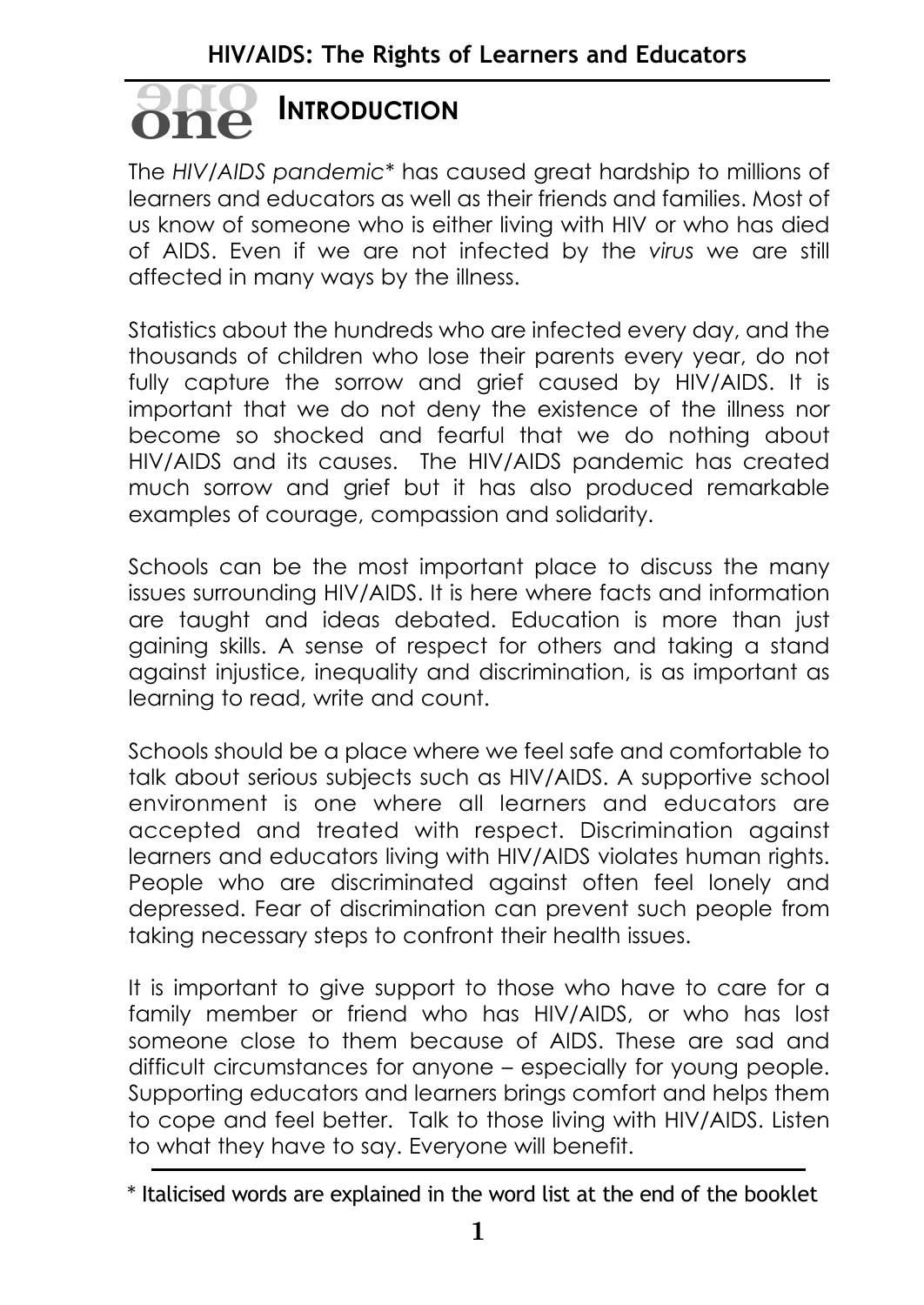Schools and communities are facing many challenges. Drop out rates and absenteeism of learners and educators who are ill or caring for those who are ill is rising. HIV/AIDS together with high unemployment means that many parents cannot afford to pay for education. The pandemic has also lowered the confidence and emotional well being of learners, their parents and educators.

The high rate of HIV infection amongst people 14-24 years includes a large number of learners. Sexual violence against teenage women is a major factor in the spread of the illness. The desperation of poverty and unemployment drives many to become sex workers or take part in sex in exchange for material benefits. (See ERP booklet on sexual violence). Schools are also not given enough support and resources to train and assist educators. We must address these challenges.

Schools have started teaching about sexuality and HIV/AIDS. Some educators and parents fear that talking about sex, HIV/AIDS, and the importance of condom use, will encourage young people to become sexually active, disrespect their elders, and disregard their religions and traditions. We disagree. We believe that a fight against any illness must begin with accurate and relevant information. This will enable young people to make sound decisions about issues that affect their lives.

We need to be inspired by the brave fight of the late eight-yearold Nkosi Johnson in 1997. His struggle to gain admission to a school and to openly speak about the illness encouraged the government to produce the 'National Policy on HIV/AIDS for Learners and Educators in Public Schools, and Students and Educators in Further Education and Training Institutions'. Parts of the policy are discussed in this booklet.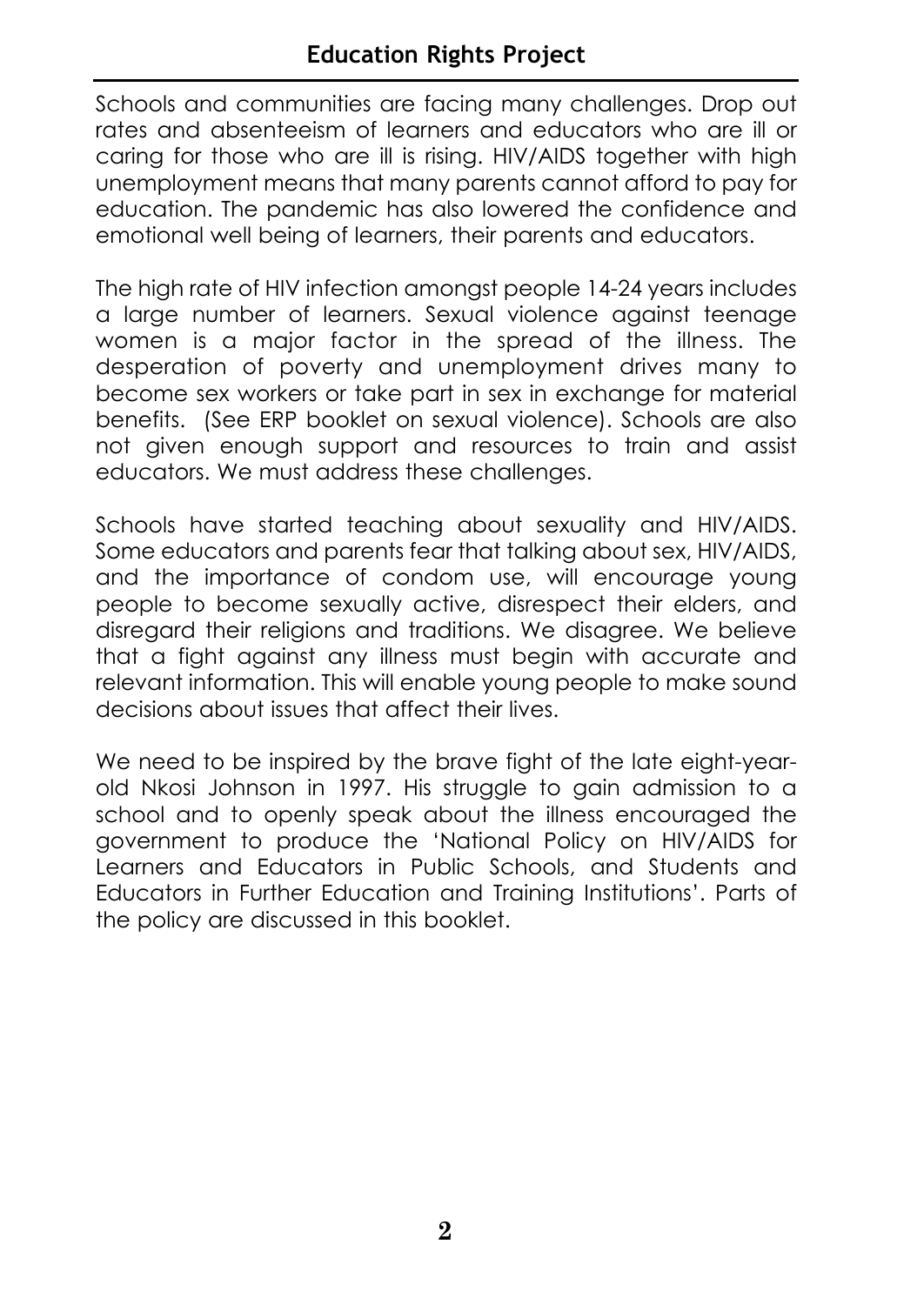

#### **VIEWS ON HIV/AIDS THAT RESULT IN DISCRIMINATION**

False:

HIV is God's punishment, and a person living with HIV has sinned, is dirty and brings shame upon his/her school and community.

True: **HIV is not a punishment, and no one is guilty or innocent. Many religious organisations and schools are active against** *stigma* **and discrimination and support people living with HIV. The support and care of friends and others in the school and community is important to people living with HIV/AIDS. Stress and emotional pain can weaken a person's ability to fight illness. Support rather than blaming or judging people living with HIV/AIDS encourages them to get help early and leads to longer healthy lives. Suspicion, gossip and a lack of appropriate education about HIV/AIDS creates an environment where prevention is much more difficult to achieve.**

False:

You can get the virus by touching, sharing food or playing with someone who is HIV positive.

True: **This mistaken view has led to some children infected or affected by HIV being stopped from attending school or being isolated in schools. HIV cannot be passed on through everyday social contact or in the normal school environment. You cannot get infected through spitting, sneezing, or coughing, nor by tears or sweat or from mosquitoes or other insect bites. It is perfectly safe to shake hands or hug an infected person, use the same showers or toilets, swim in the same swimming pool and breathe the same air. So, there is no reason not to involve HIV positive classmates in school activities, in eating together or inviting them over to your house.**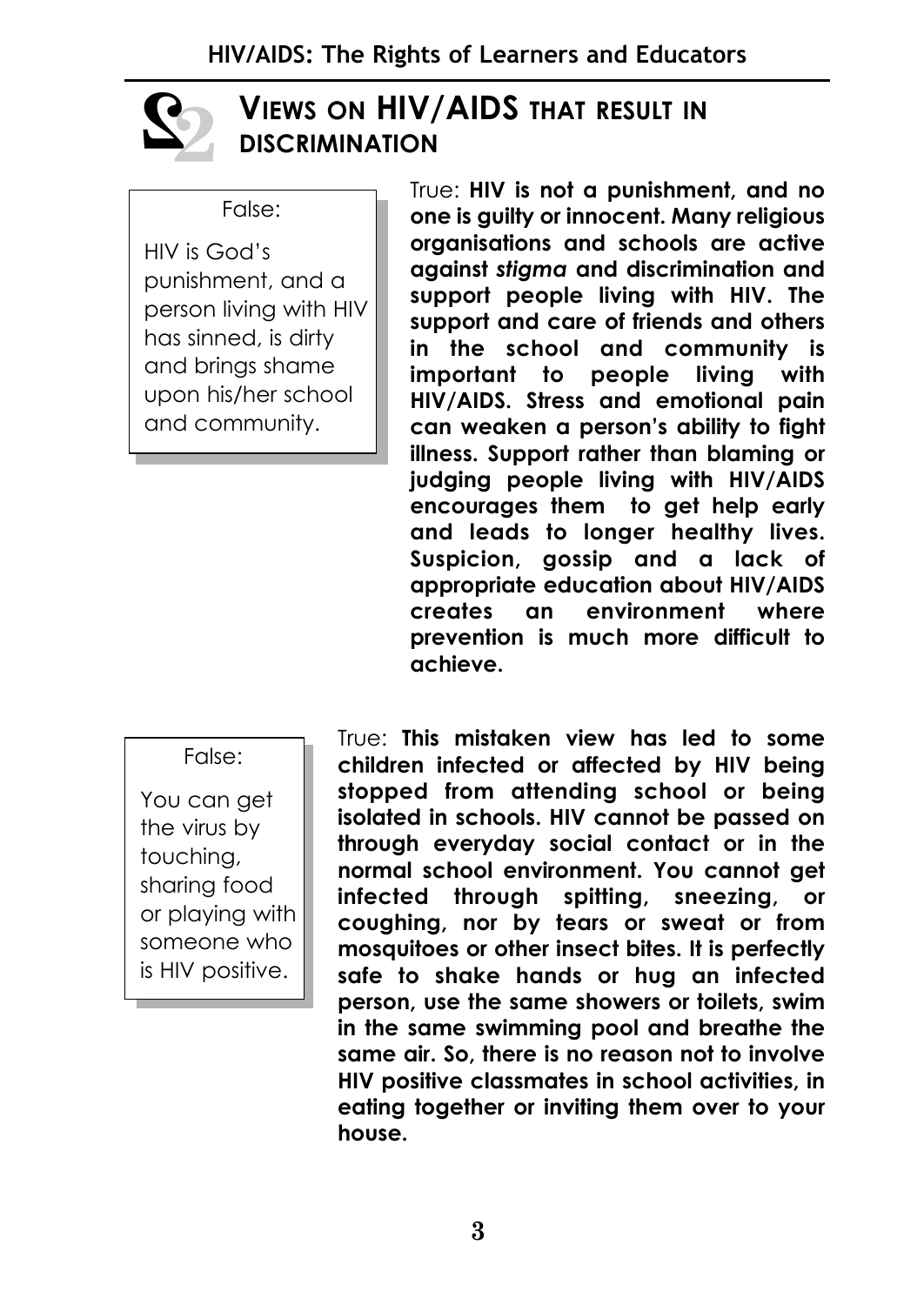#### **You can get HIV in the following ways:**

- · **From unprotected sex with a person who already has HIV.** Unprotected sex means sex without a condom or not using it properly.
- **From mother to child.** A pregnant woman who is HIV positive can pass on the virus to her unborn child. The greatest risk of infection is during childbirth.
- · **By sharing needles or syringes for injecting drugs with someone who is HIV positive.**
- · **By sharing certain instruments such as those used during circumcision, for ear or body piercing and tattooing –** which have been used on someone with HIV and if these instruments are not properly cleaned.
- · **Direct contact with the blood of a person living with HIV.** There is a small chance of this happening. It can happen if you have a freshly open wound that comes into contact with the blood of a person with HIV. **Schools should take precautions, such as using latex gloves when attending to any child who is bleeding.**
- · **By sharing toothbrushes and razor blades.** There is a small chance of this happening. It can happen if both people have cuts or sores, allowing the HIV into the blood.

False:

HIV only happens to some people such as gays, migrants, poor people and black people.

True: **Anyone can get HIV regardless of colour, class, age, country of origin or sexual orientation.**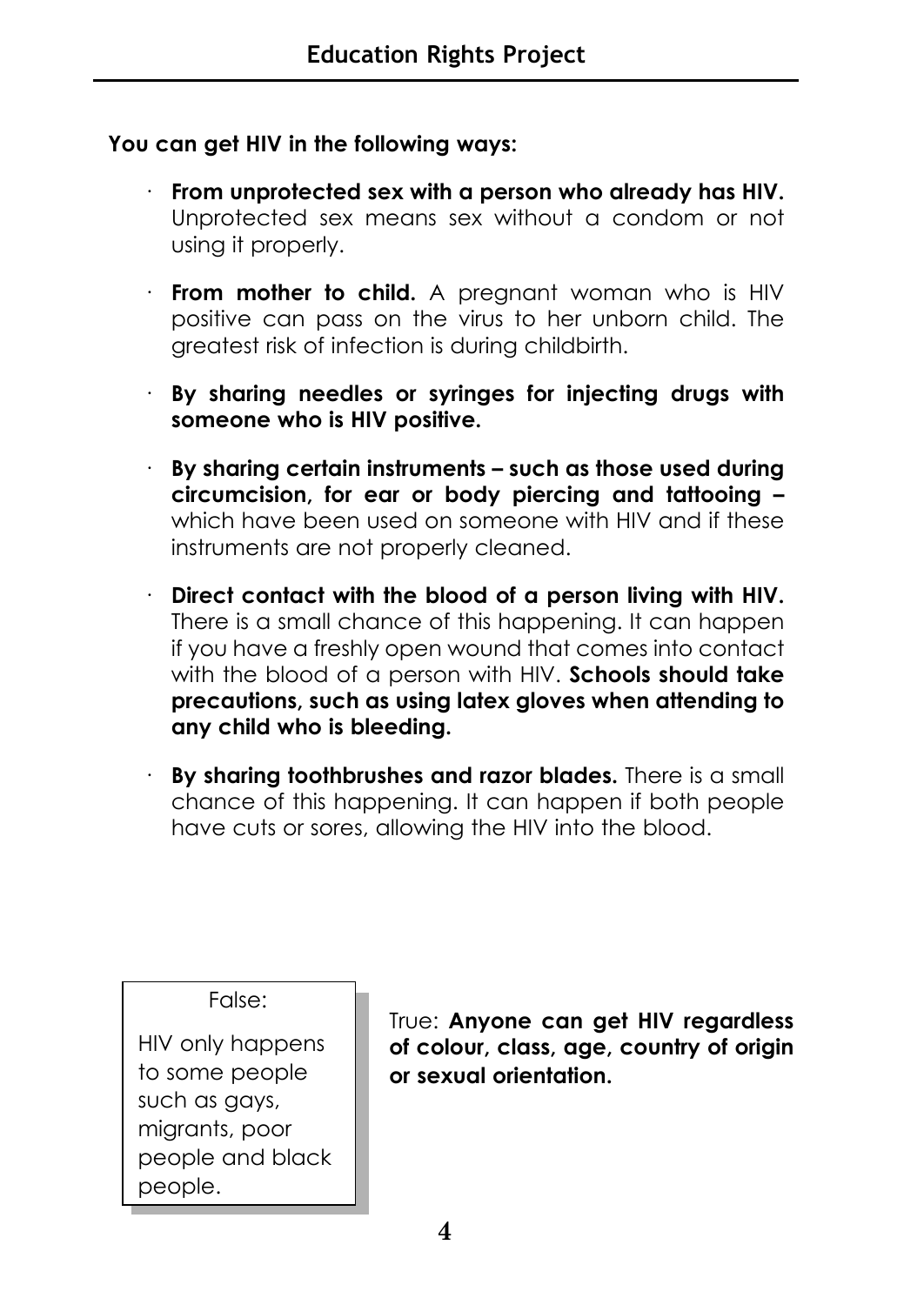#### **HIV/AIDS: The Rights of Learners and Educators**

#### False:

Some schools believe that people with HIV are sick, unproductive and will burden their school.

True: **A person living with HIV can live a long, healthy and productive life. Antiretroviral drugs, healthy food and emotional support can increase their productive lives.** 

False: Women learners who are HIV positive deliberately spread the illness.

True: **Women are often scared to insist that their partners use condoms because this may result in violence or rejection. Rape contributes greatly to the spread of HIV and young women are vulnerable to sexual violence in the community, at home, on the way to school and in school. Negative attitudes by some educators, health care workers, parents and other learners can prevent women from seeking sexual health care and exercising their rights. Also, some young women are pressured to have sex with older men in exchange for favours, gifts or money. Young women living in poverty are often more vulnerable to this. It is illegal for educators to have sexual relations with learners.**

False:

If someone insists on using condoms that person is HIV positive.

True: **Insisting on using a condom is the responsible thing to do, whether you are HIV positive or not.** 

(Adapted from Soul City's *HIV and Aids – Prevention, Care and Treatment* booklet. Details at the end of this booklet).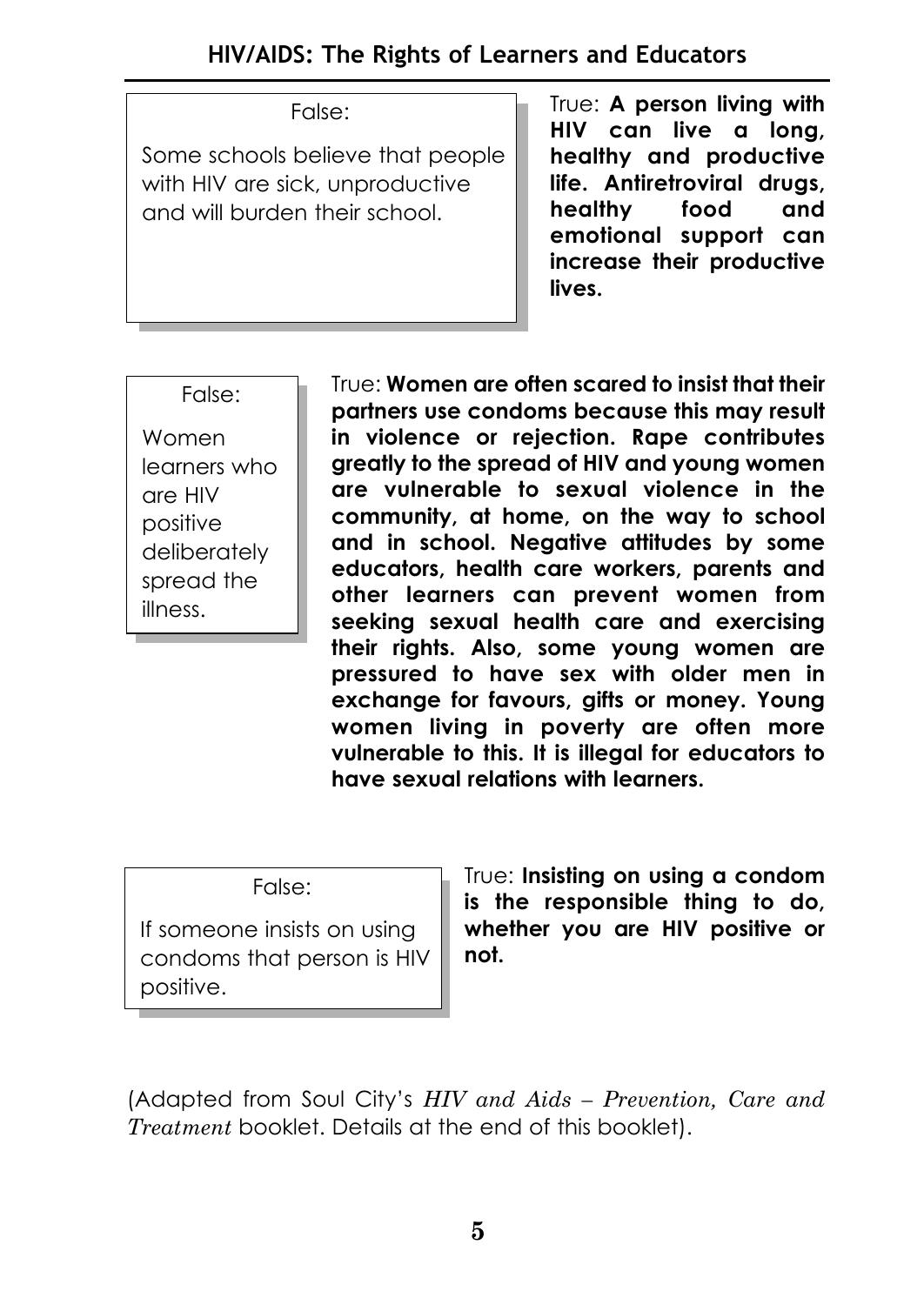#### **CAN A LEARNER BE DENIED ADMISSION TO A SCHOOL BECAUSE S/HE IS HIV+? there**

No learner can be denied admission to a school because of his or her HIV status.

#### **What does the LAW say about this?**

| <b>Section 29 (1)</b> | <b>Everyone</b> has the right                                                                                             |
|-----------------------|---------------------------------------------------------------------------------------------------------------------------|
| of the                | a. to a basic education, including adult                                                                                  |
| <b>CONSTITUTION</b>   | basic education;                                                                                                          |
| says:                 | and                                                                                                                       |
|                       | b. to further education, which the state,                                                                                 |
|                       | through reasonable measures, must make<br>progressively available and accessible.                                         |
|                       | Section 10 of the Constitution also provides<br>everyone with the right to have their dignity<br>respected and protected. |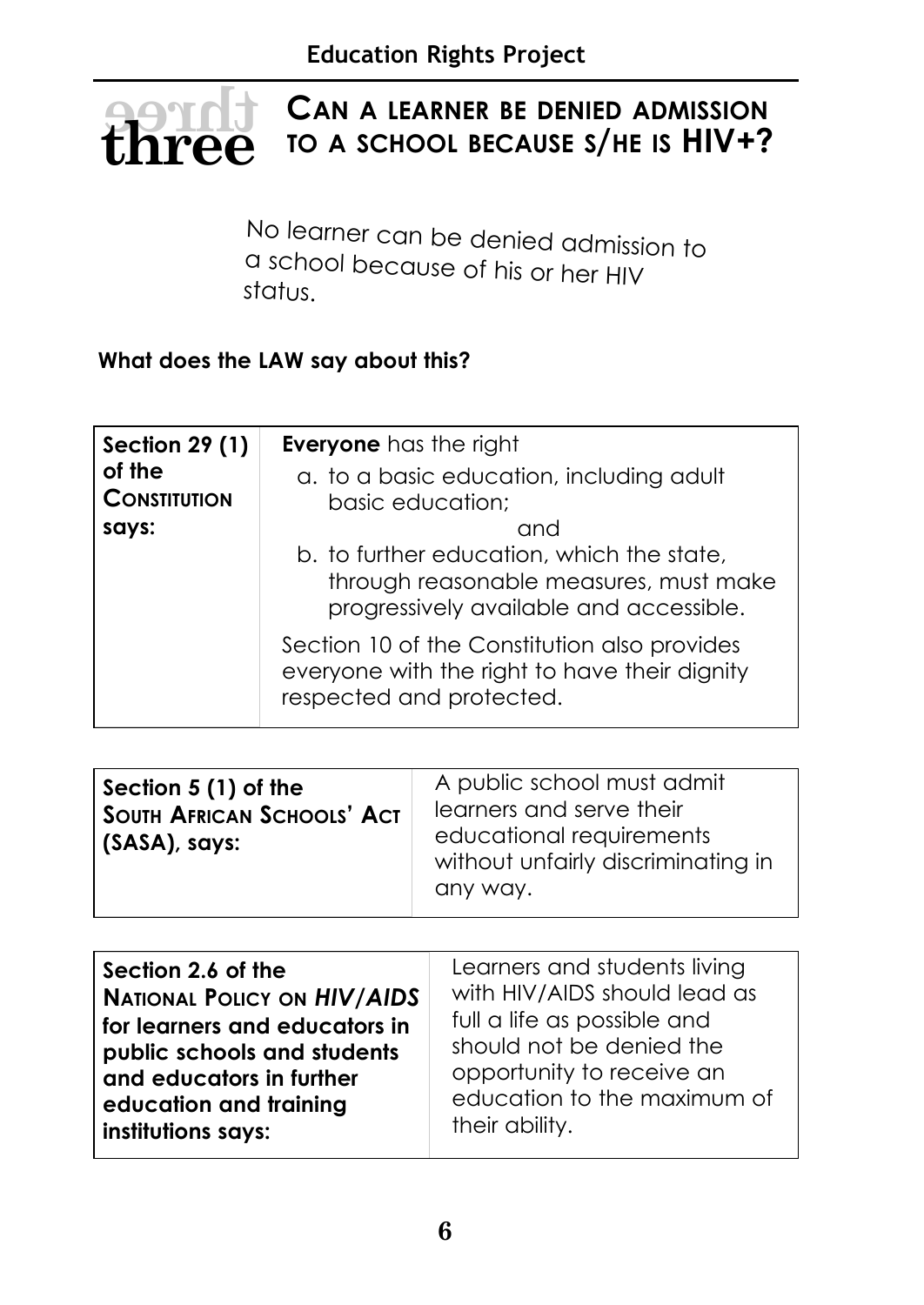| Other relevant<br>sections of the<br><b>HIV/AIDS POLICY</b><br>include: | Section 4.1: No learner or student may be<br>denied admission to or continued<br>attendance at school because of his or<br>her HIV/AIDS status.                                                                                                                                              |
|-------------------------------------------------------------------------|----------------------------------------------------------------------------------------------------------------------------------------------------------------------------------------------------------------------------------------------------------------------------------------------|
|                                                                         | Section 5.1: Learners living with HIV have<br>the right to attend any school or<br>institution. The needs of learners and<br>students living with HIV/AIDS with regard<br>to their right to basic education should as<br>far as is possible be accommodated in<br>the school or institution. |
|                                                                         | Section 5.2: Learners living with HIV/AIDS<br>are expected to attend classes in<br>accordance with statutory requirements<br>for as long as they are able to do so.                                                                                                                          |

**CASE**

<sup>A</sup> pre-school refused to admit an HIV+ child. The foster mother of the child brought a case against the school claiming that the school discriminated against her<br>daughter by denying her daughter by denying her enrolment based on her HIV status.

The Johannesburg High Court ordered the school to enrol the

child. Judge Meyer Joffe said the child should go through the normal process followed by all children who wanted to gain admission to the school.

The Judge declared that the refusal to admit the child violated her constitutional right to equality — to be treated in the same way as other children — and to human dignity — not to be *stigmatised* because of her HIV status.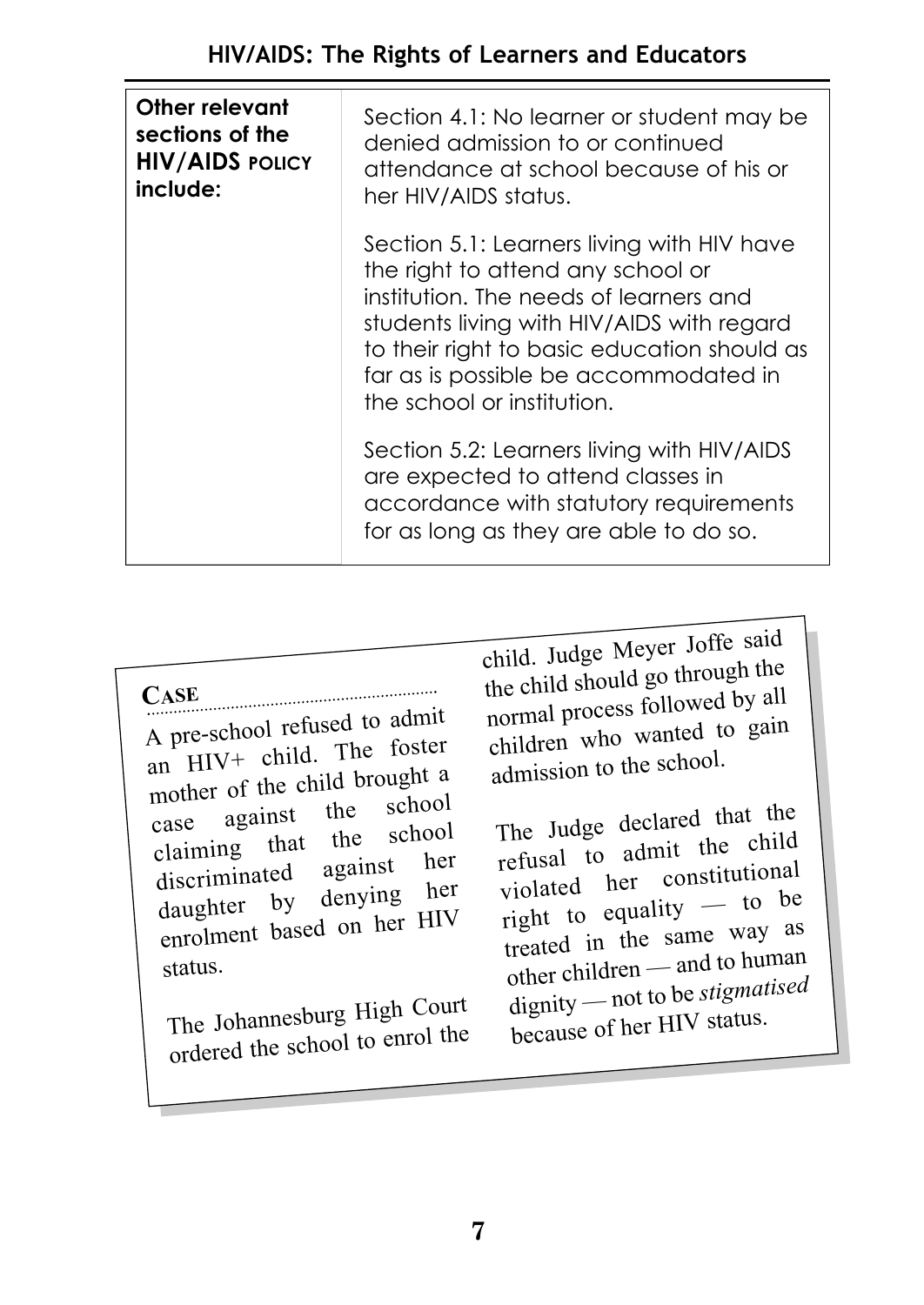

#### **ARE LEARNERS AND EDUCATORS WITH HIV/AIDS PROTECTED FROM UNFAIR DISCRIMINATION?**

| The NATIONAL POLICY ON HIV/AIDS for learners and educators<br>says: |                                                                                                                                                                                                                                                                                                                                                                      |  |
|---------------------------------------------------------------------|----------------------------------------------------------------------------------------------------------------------------------------------------------------------------------------------------------------------------------------------------------------------------------------------------------------------------------------------------------------------|--|
| Section 3.1:                                                        | No learner or educator with HIV/AIDS may be<br>unfairly discriminated directly or indirectly.<br>Educators should look out for instances of<br>discrimination against any person who is HIV+ or<br>has AIDS. A separation of HIV+ learners from<br>other learners is an example of discrimination.                                                                   |  |
| Section 3.2:                                                        | Learners, educators and other staff with<br>HIV/AIDS should be treated in a just, humane<br>and life-affirming way.                                                                                                                                                                                                                                                  |  |
| Section 3.3:                                                        | Any special steps in respect of a learner or<br>educator with HIV should be fair and justifiable<br>in the light of:<br>·medical facts,<br>·established legal rules and<br>principles,<br>the best interest of the learner<br>and educator with HIV/AIDS,<br>the school or institutional<br>conditions, and<br>the best interest of other<br>learners and educators. |  |
| Section 2.7:                                                        | The Constitutional rights of all learners, students<br>and educators are protected on an equal<br>basis. Only a suitably qualified person can<br>decide that a learner or educator presents a<br>medically recognised significant health risk to<br>others. Then appropriate steps should be taken<br>to ensure that such persons do not put others at<br>risk.      |  |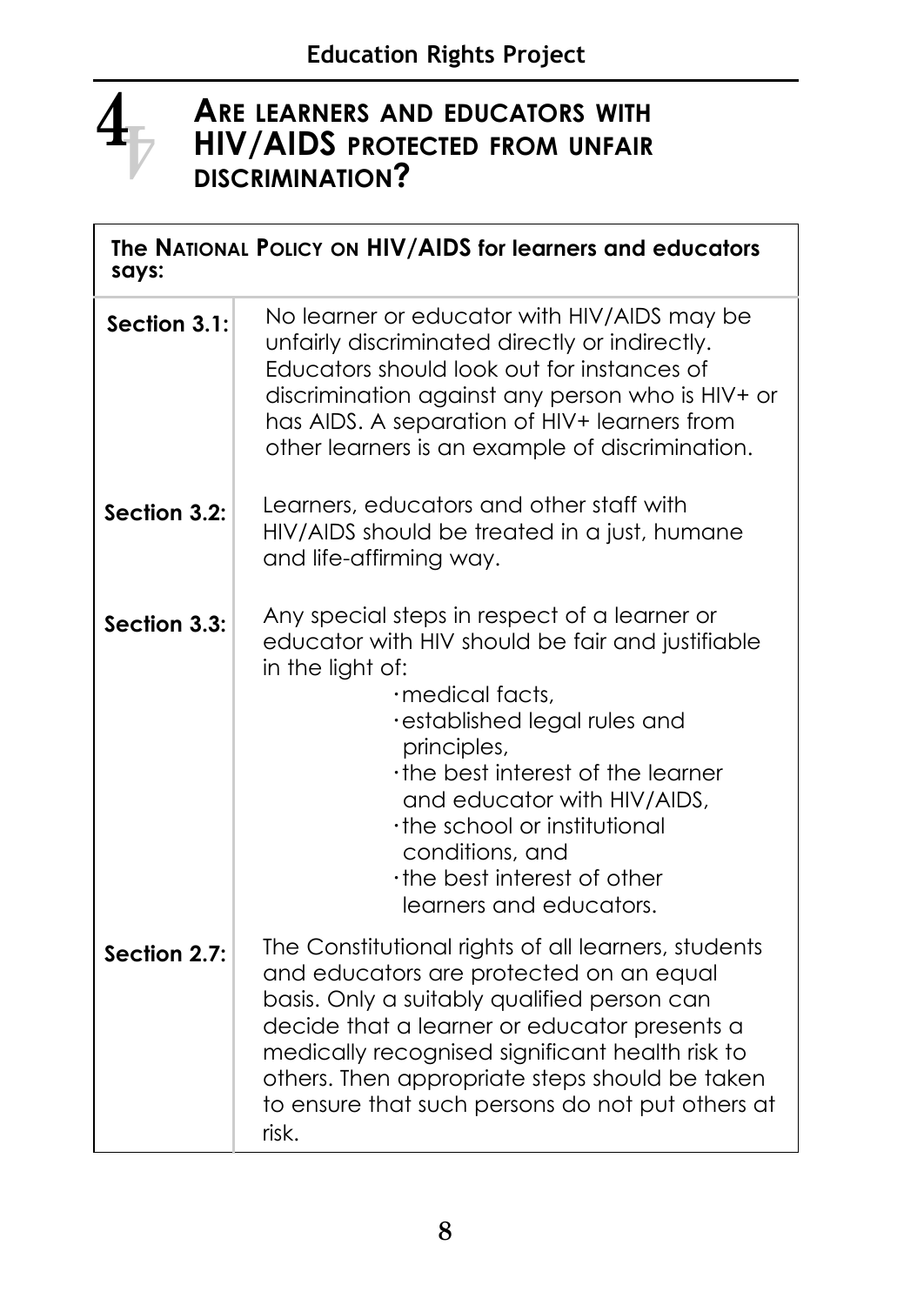

#### **CAN SGBS OR PRINCIPALS FORCE A LEARNER TO TAKE AN HIV TEST?**



A school or SGB cannot force a learner to take an HIV test. An HIV test is not a condition for admission to any school. Virginity tests are also illegal and in some instances could lead to the spread of the illness because of the way in which some of these tests are done.



| The governing body of a public school may<br>Section 5 of<br>not do any test related to the admission of a<br><b>SASA says:</b><br>learner to a public school, or direct or<br>authorise the principal of the school or any<br>other person to do a such test. |  |
|----------------------------------------------------------------------------------------------------------------------------------------------------------------------------------------------------------------------------------------------------------------|--|
|----------------------------------------------------------------------------------------------------------------------------------------------------------------------------------------------------------------------------------------------------------------|--|

| Section 4.3. of the<br><b>NATIONAL POLICY ON</b><br>HIV/AIDS for learners and<br>educators says: | The testing of learners or<br>students for HIV/AIDS as a<br>condition for admission to, or<br>continued attendance at<br>school is not allowed. The<br>testing of educators for<br>HIV/AIDS as a condition for<br>appointment or continued<br>service is not allowed. |
|--------------------------------------------------------------------------------------------------|-----------------------------------------------------------------------------------------------------------------------------------------------------------------------------------------------------------------------------------------------------------------------|
|--------------------------------------------------------------------------------------------------|-----------------------------------------------------------------------------------------------------------------------------------------------------------------------------------------------------------------------------------------------------------------------|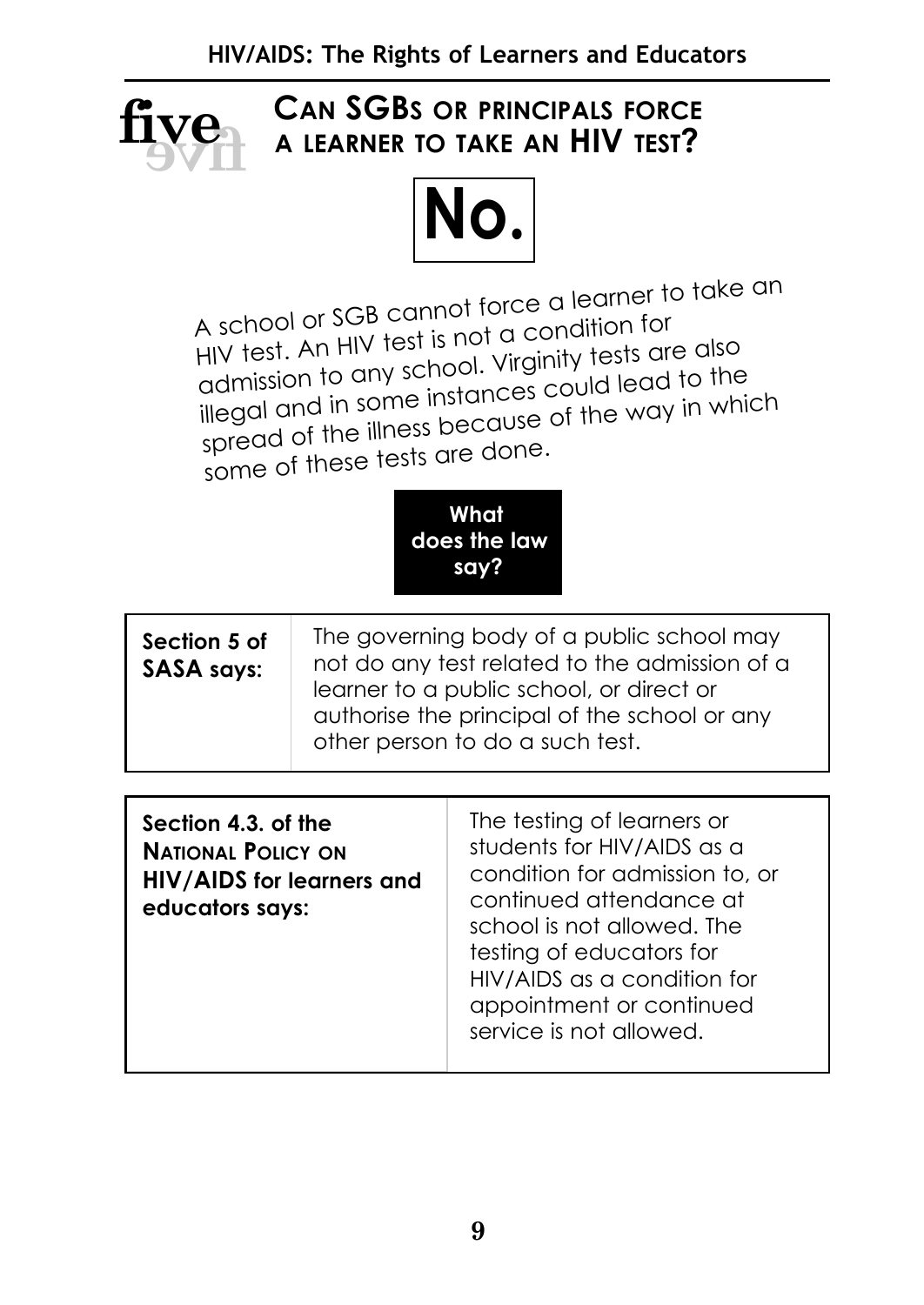#### **FRIENDLY ADVICE**:

When it is not used to illegally prevent you from attending school or work, an HIV test is helpful. But it can also be scary and life changing. Before taking a HIV test you have the right to have pre-test counselling from a trained counsellor. You need to consider that:

- **·** If you are worried that you are HIV positive, a test can put your mind at rest.
- **·** If you test negative, you will be able to adjust your sexual lifestyle so that you can avoid being infected with HIV in the future.
- **·** If you test positive, you can take a number of steps to manage your health.
- **·** If you test positive, the counselor will advise you about what your rights are and how best to help your friends and family to understand your HIV status.
- **·** If you test positive, you can make sure you protect those close to you from getting the virus.

You can be tested for free at HIV service points. Call the AIDS Helpline at 0800 012 322 to find out where the closest service point is. Most private doctors, clinics and hospitals can also test you.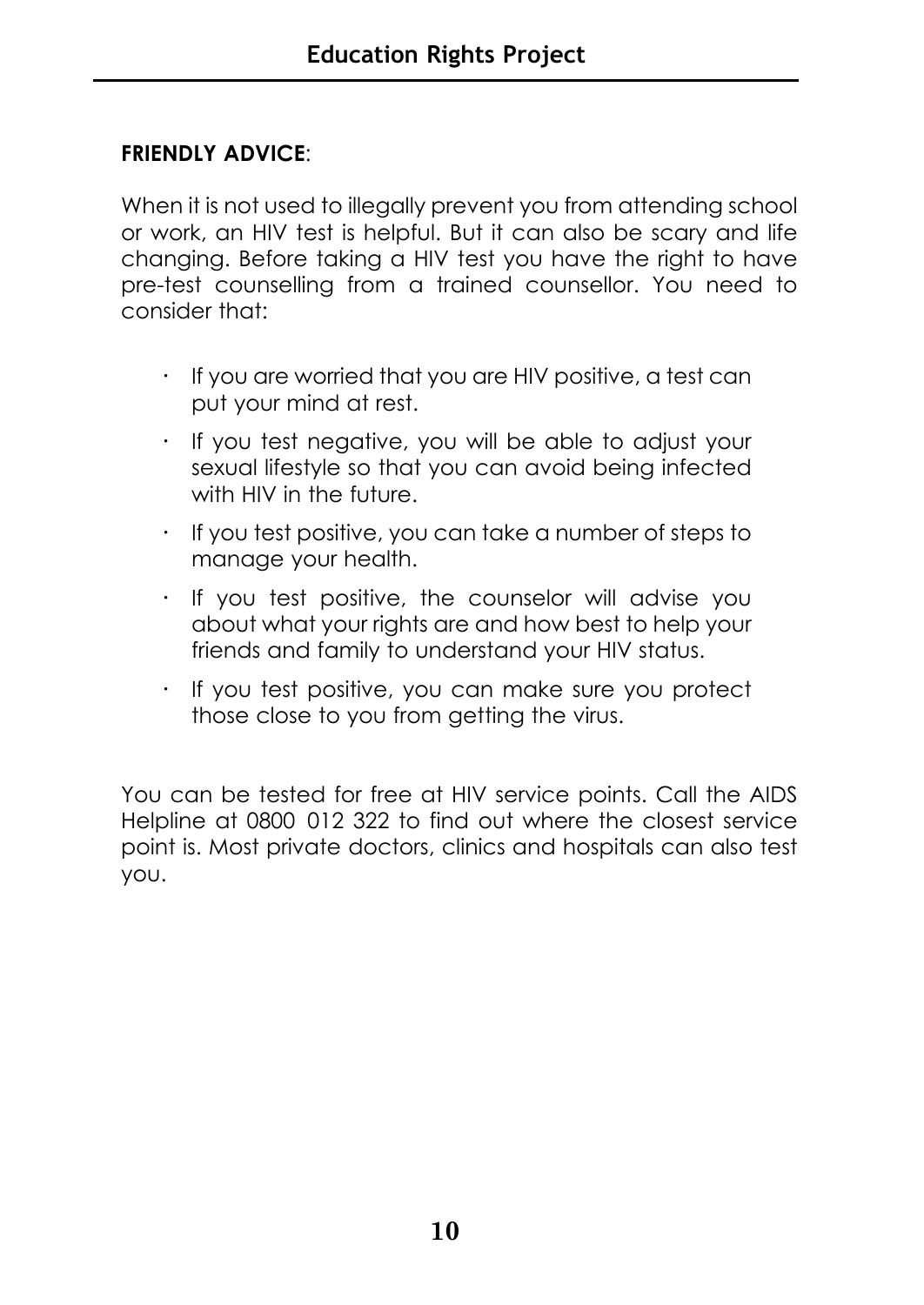# **6 6**

#### **WHAT IF A LEARNER BECOMES VERY ILL AND CANNOT ATTEND SCHOOL?**

A learner does not have to go to school every day if she or he is very ill.

Learners who are between the age of seven and fifteen or who are in grades R and nine (i.e. learners who are subject to compulsory school attendance) but are unable to attend school may be given permission not to attend school. This decision is made by the Provincial Head of Department, after consultation with the principal, the parent or caregivers and a medical practitioner.

The school is required to make schoolwork available to such learners for study at home and to support continued learning. Parents may be allowed to educate their children at home in accordance with the policy for home education in terms of section 51 of the South African Schools Act, or older learners may be provided with distance education.

| Section 5.5 of the<br><b>NATIONAL POLICY ON HIV/AIDS</b><br>for learners and educators<br>says: | Learners and students who<br>develop serious HIV/AIDS<br>related illnesses and are<br>unable to attend school, may<br>be placed in specialised<br>residential institutions for<br>Learners with Special<br><i>Education Needs (LSEN).</i><br>However, availability of<br>special schools should not be<br>used as an excuse to remove<br>learners with HIV/AIDS from<br>ordinary schools. |
|-------------------------------------------------------------------------------------------------|-------------------------------------------------------------------------------------------------------------------------------------------------------------------------------------------------------------------------------------------------------------------------------------------------------------------------------------------------------------------------------------------|
|                                                                                                 |                                                                                                                                                                                                                                                                                                                                                                                           |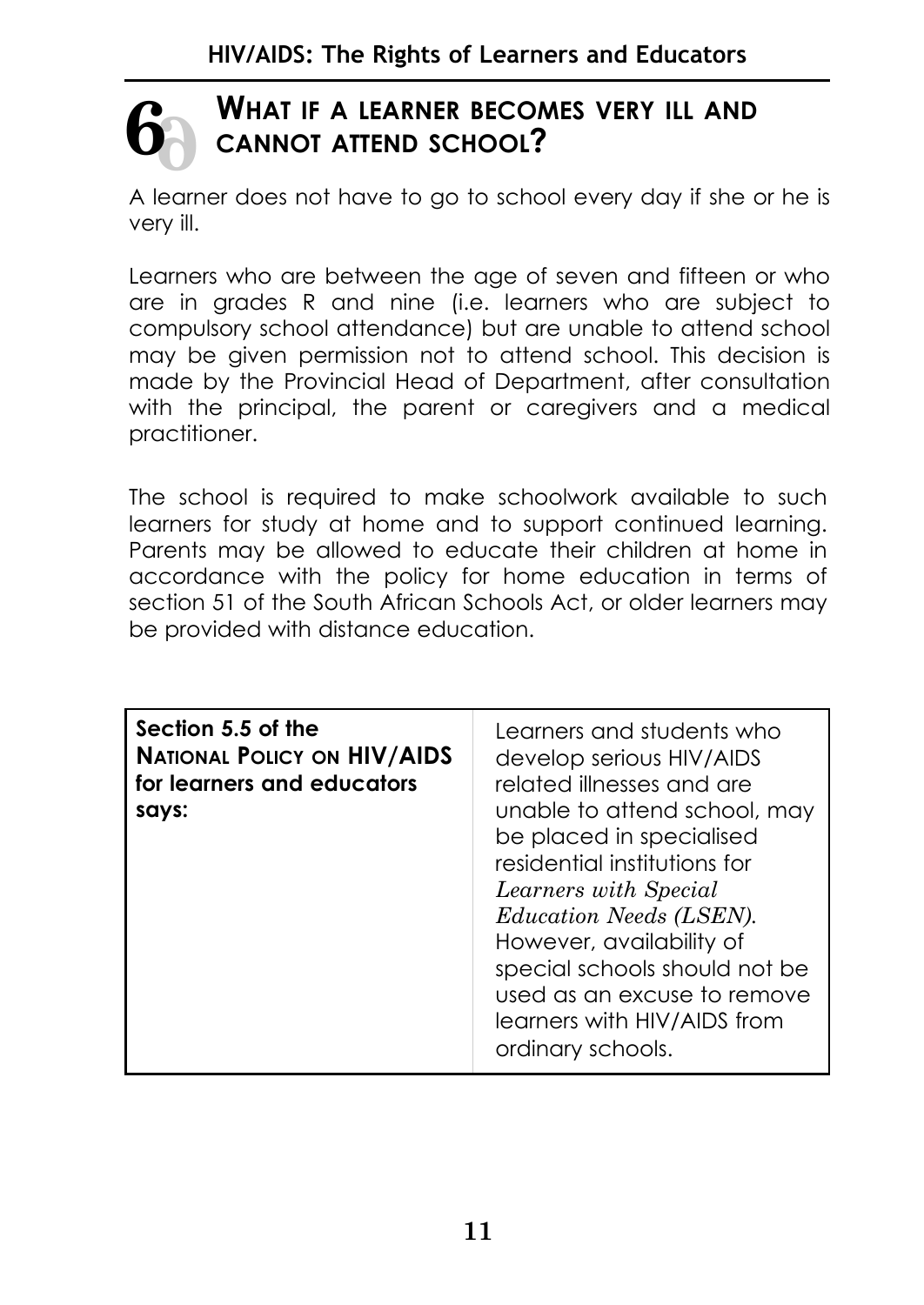#### **CAN AN EDUCATOR BE DENIED A POST OR FIRED BECAUSE OF HIS OR HER HIV/AIDS STATUS? en <sup>v</sup> se sevven**

Section 6(1) of the EMPLOYMENT EQUITY ACT states that no employer may discriminate against an employee, or an applicant for employment on the basis of his or her HIV status.

No educator may be denied the right to be appointed, to teach or to be promoted because of his or her HIV/AIDS status.

| Section 4.2 of the<br><b>NATIONAL POLICY ON HIV/AIDS</b><br>for learners and educators<br>says: | HIV/AIDS status cannot be a<br>reason for firing of an<br>educator, nor for refusing to<br>conclude, continue, or<br>renew an educator's<br>employment contract. |
|-------------------------------------------------------------------------------------------------|------------------------------------------------------------------------------------------------------------------------------------------------------------------|
|-------------------------------------------------------------------------------------------------|------------------------------------------------------------------------------------------------------------------------------------------------------------------|

| Section 32 (1) of the     | Everyone has the right to fair labour |
|---------------------------|---------------------------------------|
| <b>CONSTITUTION SAYS:</b> | practices.                            |

| Section 187(I)(f) of<br>the<br><b>LABOUR RELATIONS ACT,</b><br>states that: | An employee with HIV/AIDS may not<br>be fired simply because he or she is<br>HIV+ or has AIDS. However, where<br>employees are disabled by HIV/AIDS,<br>their employment may be ended in<br>accordance with section 188(1)(a)(i). |
|-----------------------------------------------------------------------------|-----------------------------------------------------------------------------------------------------------------------------------------------------------------------------------------------------------------------------------|
|-----------------------------------------------------------------------------|-----------------------------------------------------------------------------------------------------------------------------------------------------------------------------------------------------------------------------------|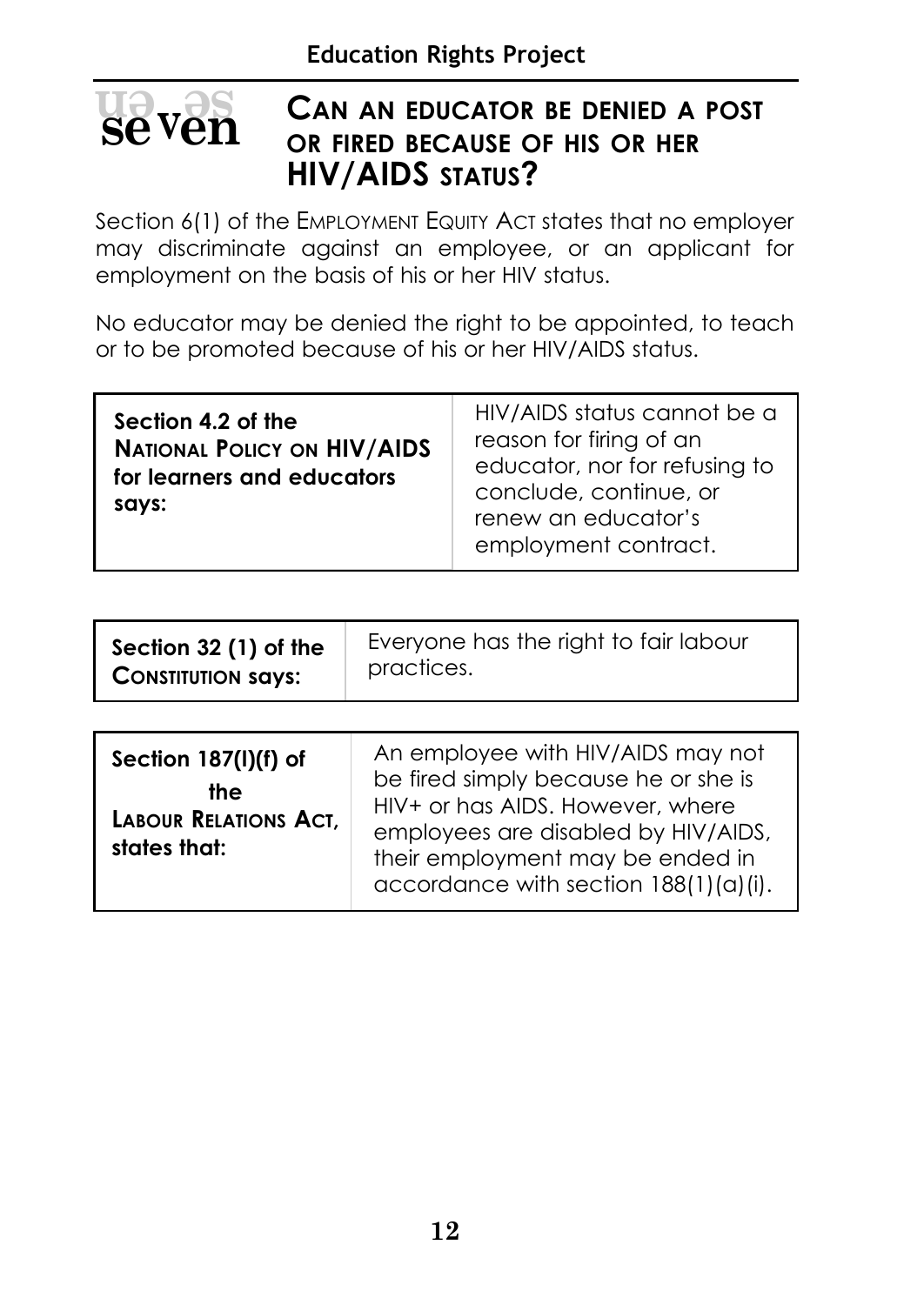#### **Case**

An educator at a primary school in the KwaZulu-Natal was fired December 2003 after revealing her HIV status to her headmaster. The department denied that this educator had been fired because of her illness. According to reports in a<br>national pewspaper the newspaper the education department claimed that the educator was fired because she had left the school<br>without nermission The permission. The Secretary for SADTU in the Durban North region, argued

that this educator and another HIV-infected educator from Pietermaritzburg had been<br>unfairly treated by the treated by the department. "The issue of this teacher not coming to school and not submitting leave forms is not true. Many teachers don't want to disclose their HIV status because they are afraid of this type of discrimination from the department." After the intervention of the union to protect the rights of the educator, she was given her job back.



#### **ARE YOU FORCED TO REVEAL YOUR HIV/AIDS STATUS?** . No. You must want to talk about your status. This is called *voluntary disclosure*

| Section 14 of the         |  |
|---------------------------|--|
| <b>CONSTITUTION SAYS:</b> |  |

Everyone has the right to privacy.

It is however very difficult for people with HIV/AIDS to reveal their status because of a real fear of *stigma*, rejection and discrimination*.* 

| Section 6.1 to 6.3 of the<br><b>NATIONAL POLICY ON HIV/AIDS</b> | No learner (or parent on<br>behalf of a learner), or |
|-----------------------------------------------------------------|------------------------------------------------------|
| for learners and educators                                      | educator is forced to reveal                         |
| says:                                                           | his or her HIV/AIDS status to a                      |
|                                                                 | school or employer.                                  |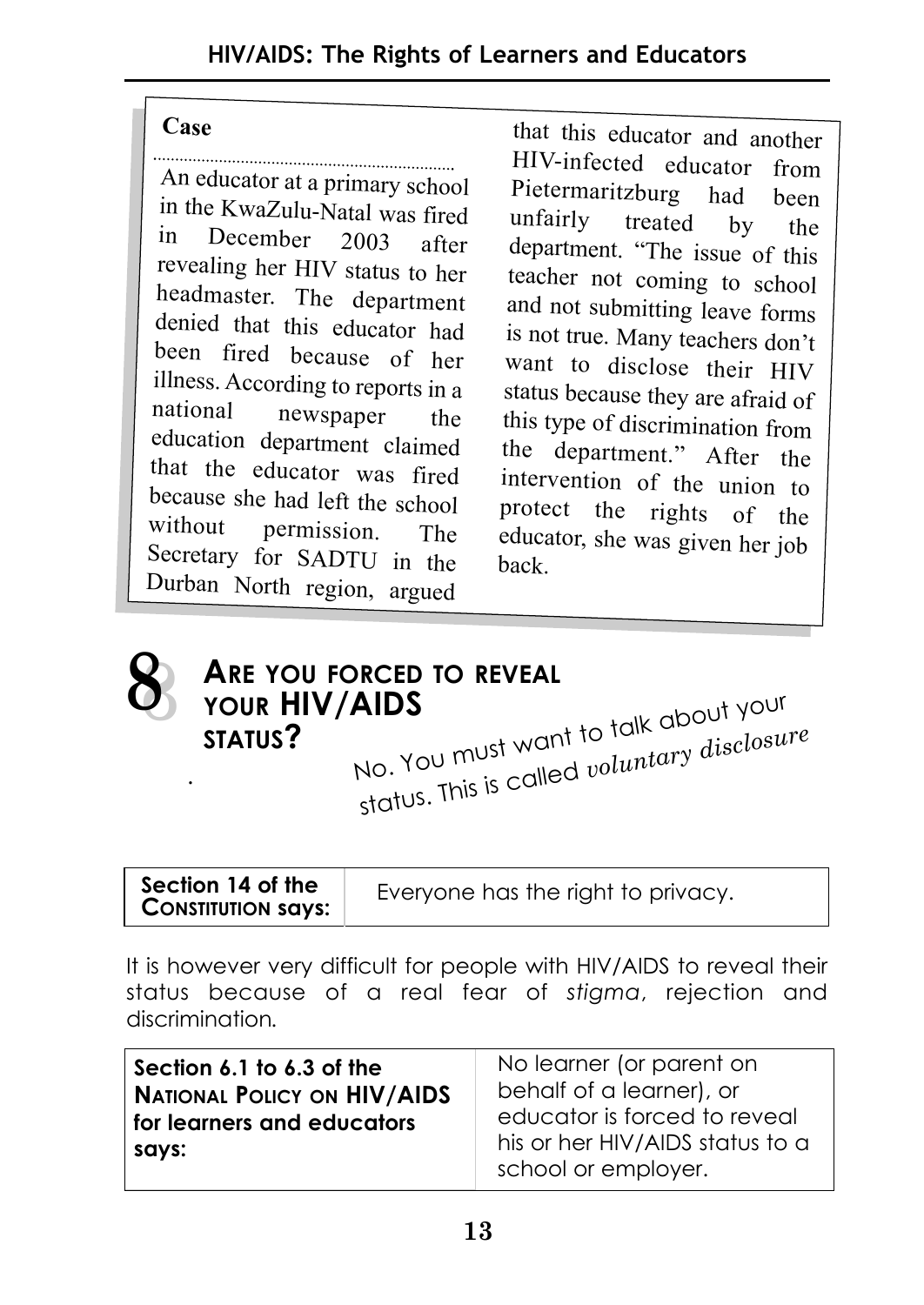#### **Do parents or caregivers have to tell the school about the HIV status of their child?**

No. Parents or caregivers do not have to tell the school that their child has HIV.

In the event of *voluntary disclosure*, it may be in the best interest of a learner with HIV/AIDS to inform a member of staff about the child's HIV/AIDS status.

Section 39 of the CHILD CARE ACT says that any learner over the age of fourteen years can disclose their HIV/AIDS status. In the case of learners younger than fourteen years, their parent/s or caregivers may reveal the learner's HIV status. However, such information about the HIV status of the learner must be kept confidential by the school.

#### **FRIENDLY ADVICE:**

By telling your family or friends about your illness you are most likely to have a group of people around to lean on for support.

You will need to decide whether you can trust someone with the knowledge that you are HIV+. Telling others you are HIV+ means you have less control over how that information is shared. Be clear to inform the person you disclose your illness to, whether or not they should tell others.

Counselling is available at many community-based health organizations, public health units, or HIV outpatient clinics. **You do not have to deal with this issue on your own.** To get help in dealing with having revealed your HIV status and other related issues, contact the AIDS Help line at **0800 0 123 22.** Other organisations that provide assistance are listed toward the end of this booklet.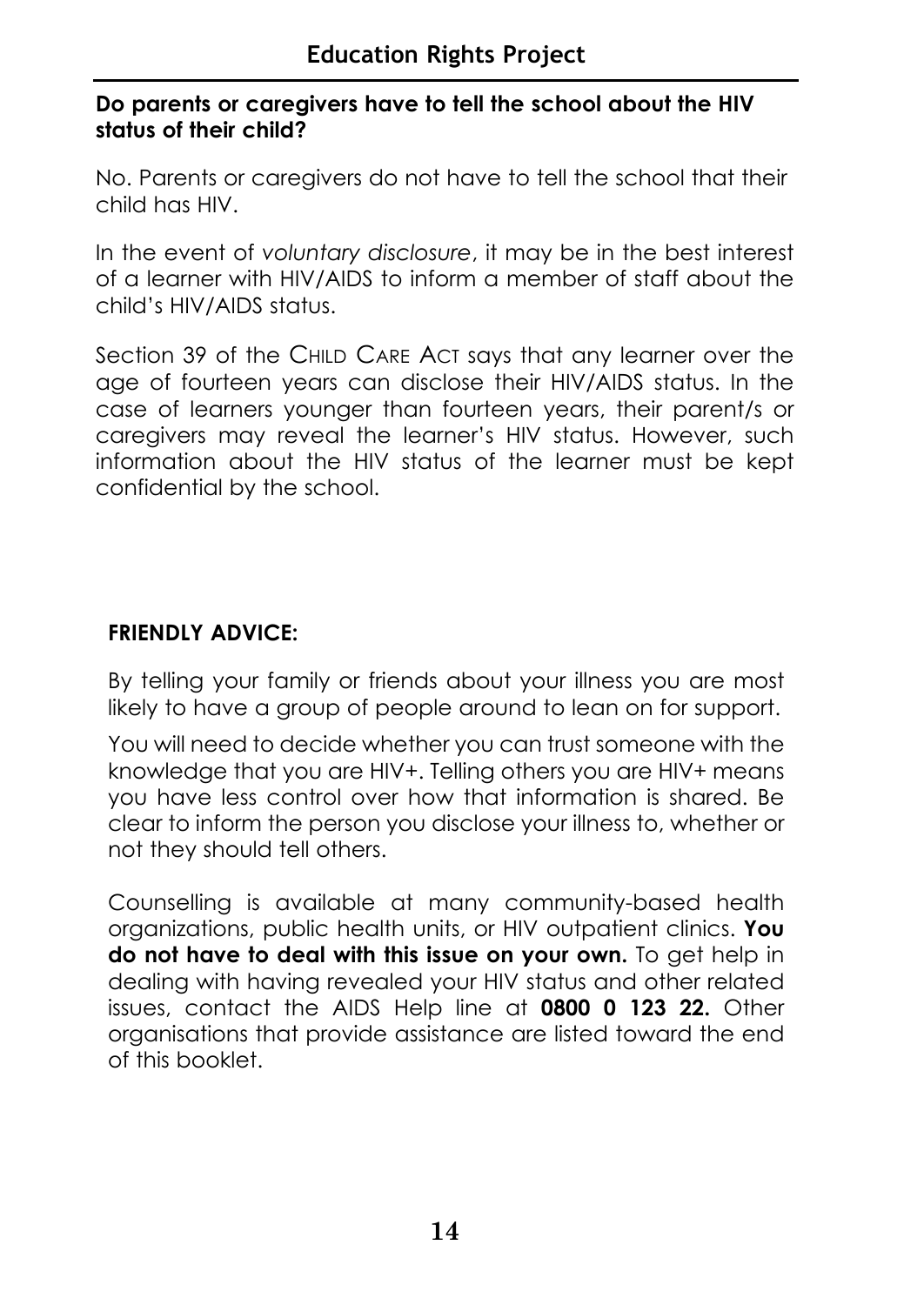**HIV/AIDS: The Rights of Learners and Educators**

#### **WHAT IF OTHER LEARNERS REFUSE TO WORK WITH A LEARNER OR REFUSE TO BE TAUGHT BY AN EDUCATOR LIVING WITH HIV? ninenine**

No learner or educator may refuse to work or be taught by a person who is HIV+. People who are scared of the illness often need accurate information about the nature of the illness and how it is passed on. They should be made to understand that HIV+ people teach and learn as effectively as anyone else.

| Section 11.1 to 11.3 of the<br><b>NATIONAL POLICY ON HIV/AIDS</b><br>for learners and educators<br>states that: | The school governing body<br>and the principal must<br>ensure that no learner or<br>educator is unfairly<br>discriminated against.                                          |
|-----------------------------------------------------------------------------------------------------------------|-----------------------------------------------------------------------------------------------------------------------------------------------------------------------------|
|                                                                                                                 | Together with the<br>Department of Education,<br>schools should ensure that<br>learners, educators and<br>parents have accurate and<br>clear information about<br>HIV/AIDS. |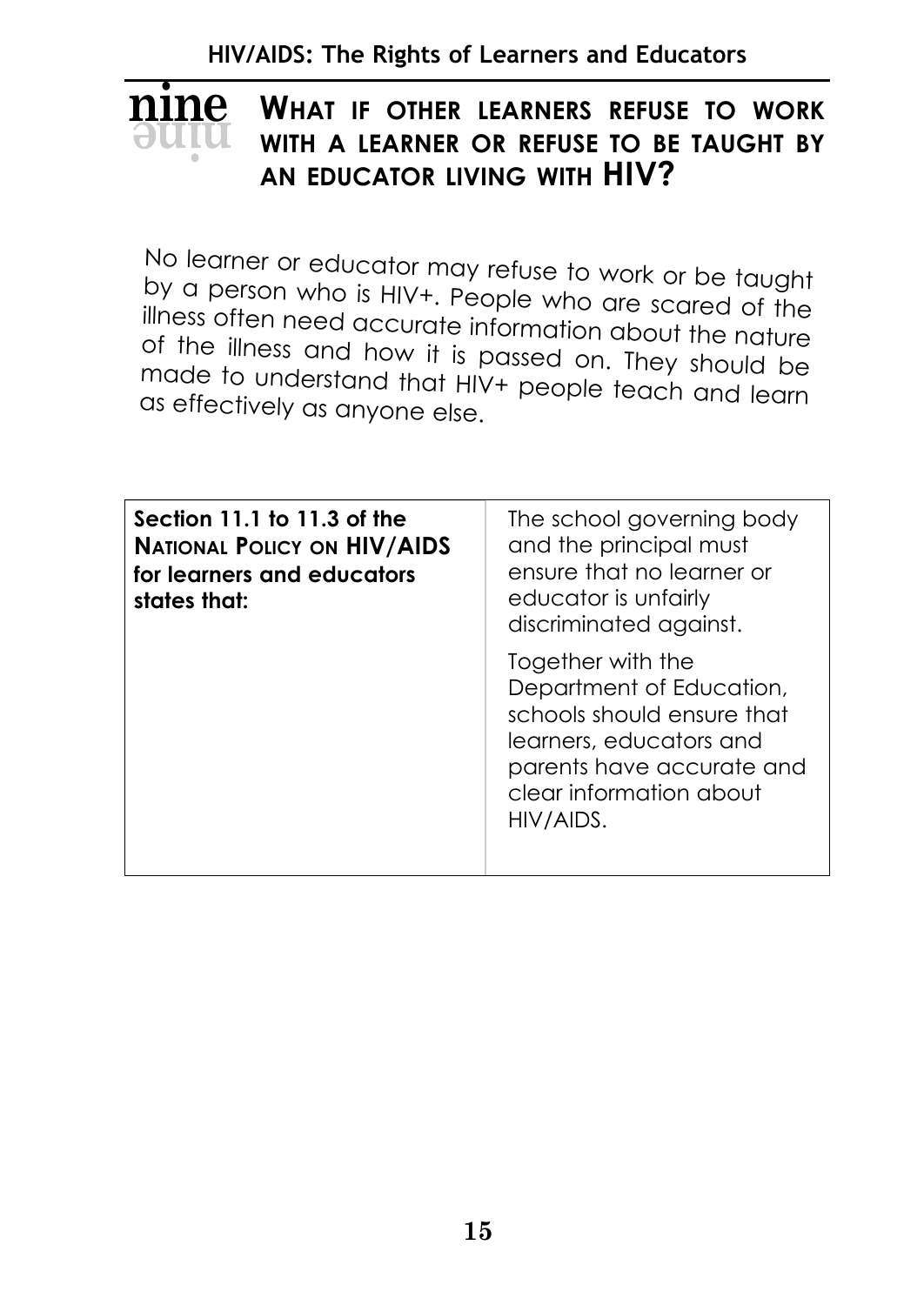#### **SUPPORT FOR PEOPLE LIVING WITH HIV/AIDS 1010**

The Constitution says everyone has the right to social assistance if they are unable to support themselves and their dependants. Social assistance means government help to people with serious financial and other problems. Many people living with HIV will be able to work and support themselves. Some people with HIV, however, become sick and are unable to support themselves or their families.

The SOCIAL ASSISTANCE ACT of 2004 sets out who qualifies for government support and how to apply for such support. The Act aims to protect people who cannot work because of old age, illness or a physical or mental disability. When people living with HIV or AIDS become unable to support themselves and their families, the Act says that the government should provide support to them.

There are different types of social grants available to people with different needs. These are:

- The Disability Grant there are two types: First, a permanent disability grant. This is paid to people with a disability that is likely to last for more than twelve months. Second, a temporary disability grant. This grant is paid to people whose disability may exist continuously for a period of six months or less or in intervals for no more than twelve months. Both grants amount to about R780 per month.
- Social Relief of Distress Grant this grant is given to people who are unable to meet their or their families' most basic needs. The grant is offered in the form of food parcels.
- · Foster Care Grant This grant is paid to people who look after children that they are biologically not related to. The foster care grant is about R540 per month.
- · Care Dependency Grant This grant is aimed at children from birth to their eighteenth year who are either disabled or need special care. It is paid to parents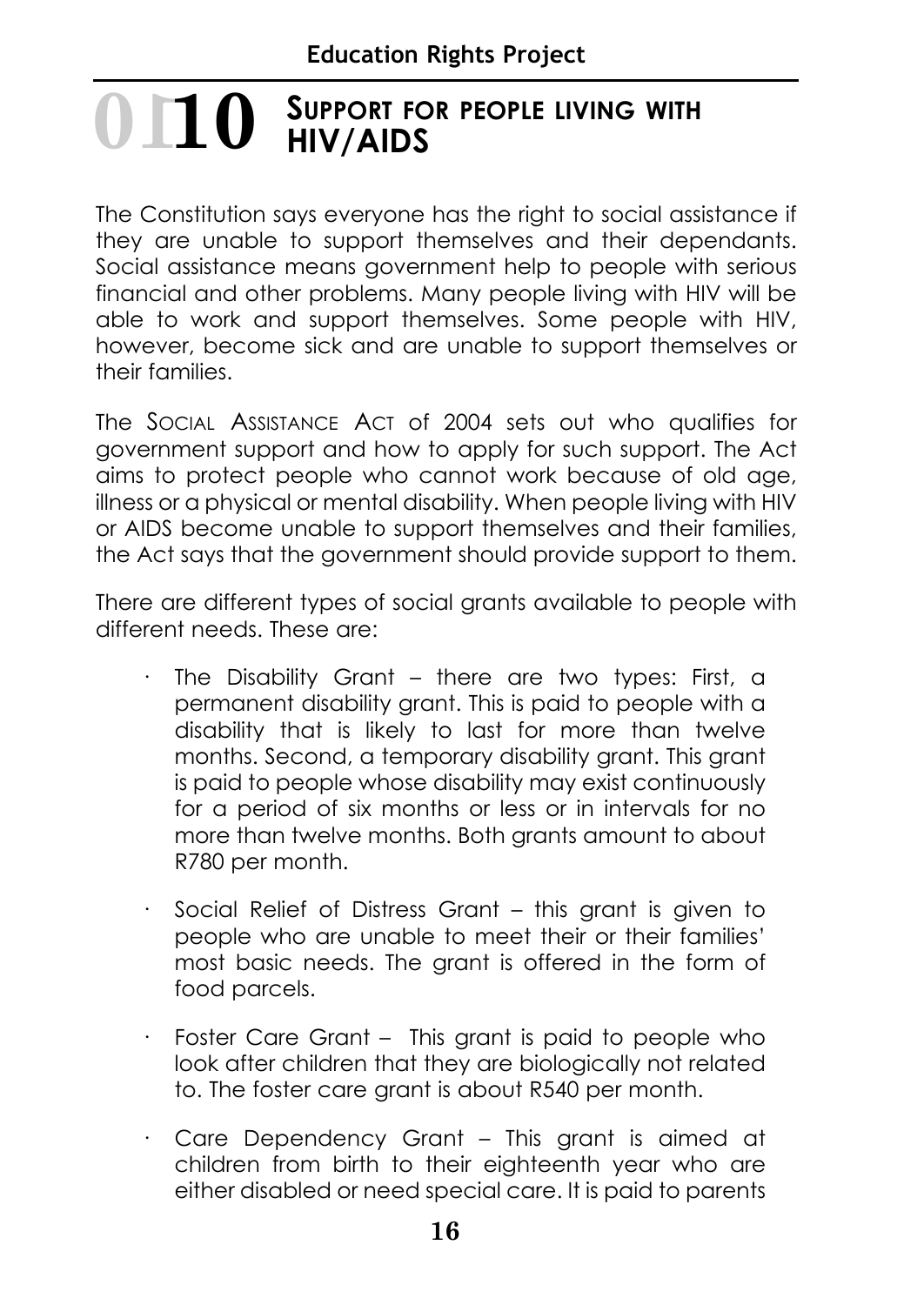or caregivers responsible for the children. The Care Dependency grant is about R780 per month. This grant is not accessible to parents taking care of HIV positive children. It is only available to parents taking care of disabled children who need special care.

· Child Support Grant – this grant is paid to the primary caregiver of a child up to the age of fourteen. A primary caregiver is any person who takes the main responsibility for the daily needs of a child. The Child Support grant is about R180 per month.

#### **How do you qualify for a disability grant when living with HIV/AIDS?**

A person who has HIV or an AIDS-related illness will only get a disability grant if they become too sick to work. If that person is unemployed but still fit for work, they will not get a grant. NB: A disability grant for a person living with HIV/AIDS depends on that person's CD4 Counts. A medical report confirming the CD4 Count will be needed. A person may lose their grant if they become healthy enough to work. A person has to be off work for three months before he or she can apply.

#### **What do you need to apply for a disability grant?**

The SOCIAL ASSISTANCE ACT says that you can apply for a disability grant if you:

- · are a South African Citizen, or a permanent resident;
- are a resident in South Africa at the time of application;
- · are between eighteen to fifty-nine years of age if a female and eighteen to sixty-four years of age if a male;
- have submitted a medical / assessment report confirming disability;
- and your partner meets the requirements of the means test (a means test is a set of requirements that a person applying for the grant has to meet);
- · are not kept or cared for in a State Institution;
- · are not receiving another social grant;
- · have submitted a valid identity document.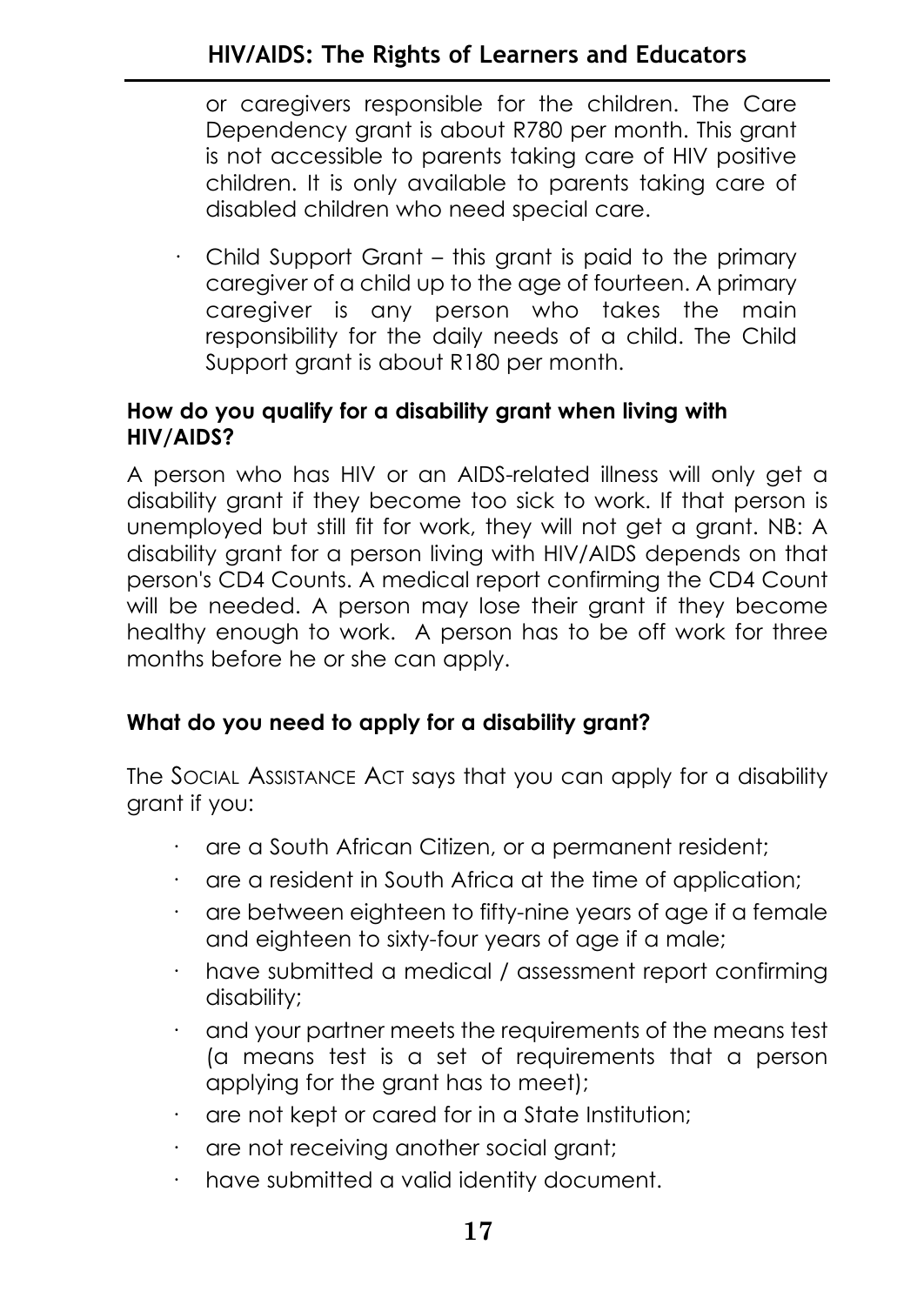#### **Where do you apply for the grants?**

To apply for a grant, contact your nearest Department of Social Development office. Contact details are supplied at the end of the booklet.



**NOTE:** Section 32 (1) of our CONSTITUTION gives everyone the right of access to information held by the state or another person and to information that can be or that is required for the exercise or protection of any rights.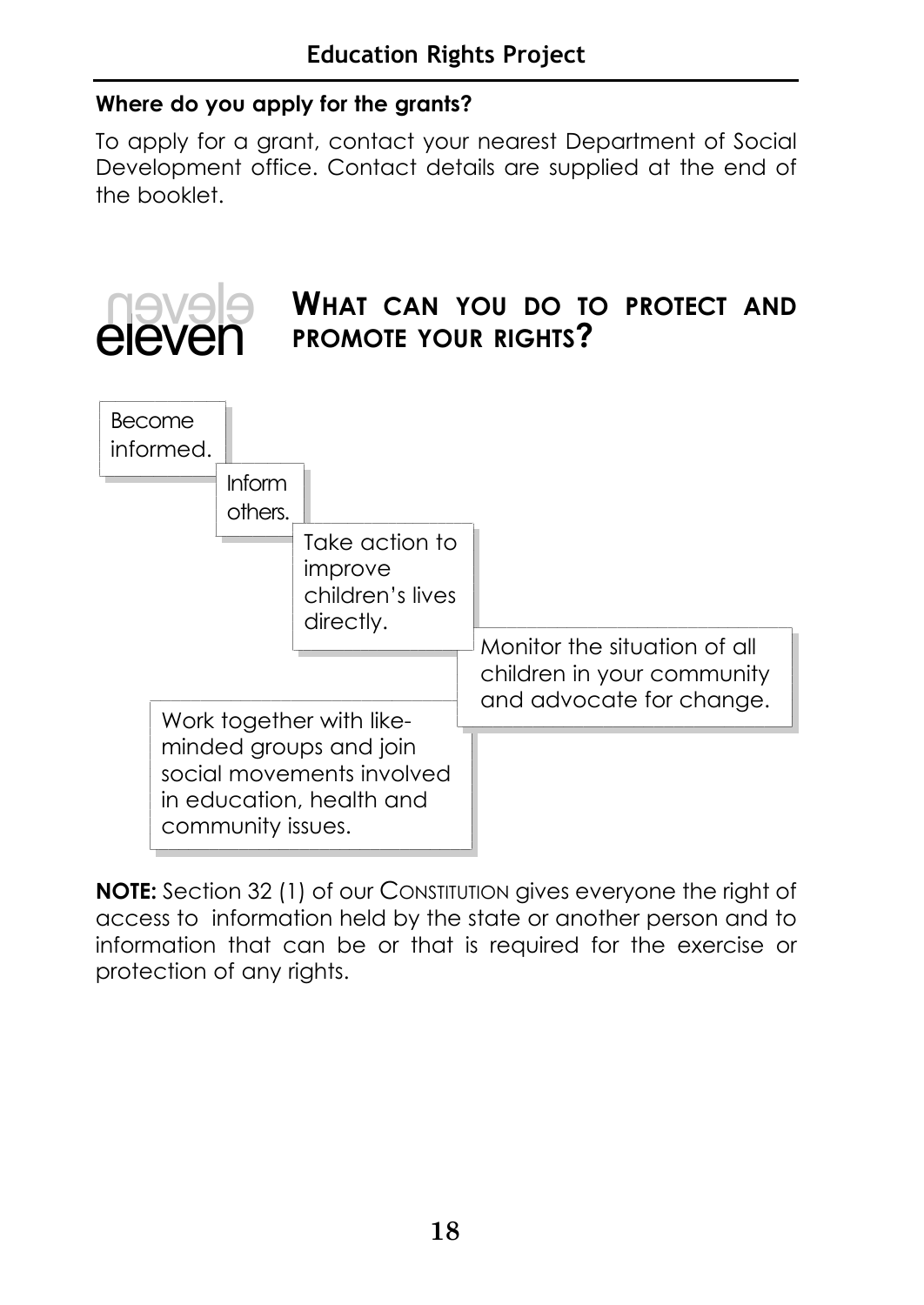# **12 12**

#### **WHERE CAN YOU GET HELP?**

AIDS Help line: 0800 0 123 22 Child line: 0800 0 555 55 Social grants toll free: 0800 6 010 11

**Important!** You can call all these numbers for free from a public phone.

#### **You can also get help from:**

**1.** The *Alliance for Children's Entitlement to Social Security* (ACESS) All the members of this Alliance share the commitment to realise a comprehensive, fair and well-run social security system in South Africa, that is available to all.

> PostNet Suit #78 Private Bag x3 Plumstead 7801 Tel: (021) 761 0117 Fax: (021) 761 4938 Email: info@acess.org.za

**2.** *Children In Distress* (CINDI)

A group of NGOs, Government Departments and individuals that network in the interest of children affected by HIV/AIDS in the KwaZulu-Natal Midlands.

> P.O.Box 157 Pietermaritzburg 3200 Tel: (033) 345 7994 Fax: (033) 345 7272 Email: info@cindi.org.za

**3.** The *AIDS Law Project*

Gives legal advice and support to people living with HIV/AIDS.

University of Witwatersrand Centre for Applied Legal Studies Private Bag 3 Wits, 2050 Tel: (011) 403 6918/ 717 8600 Fax: (011) 717 2341 Email:alpadm@law.wits.ac.za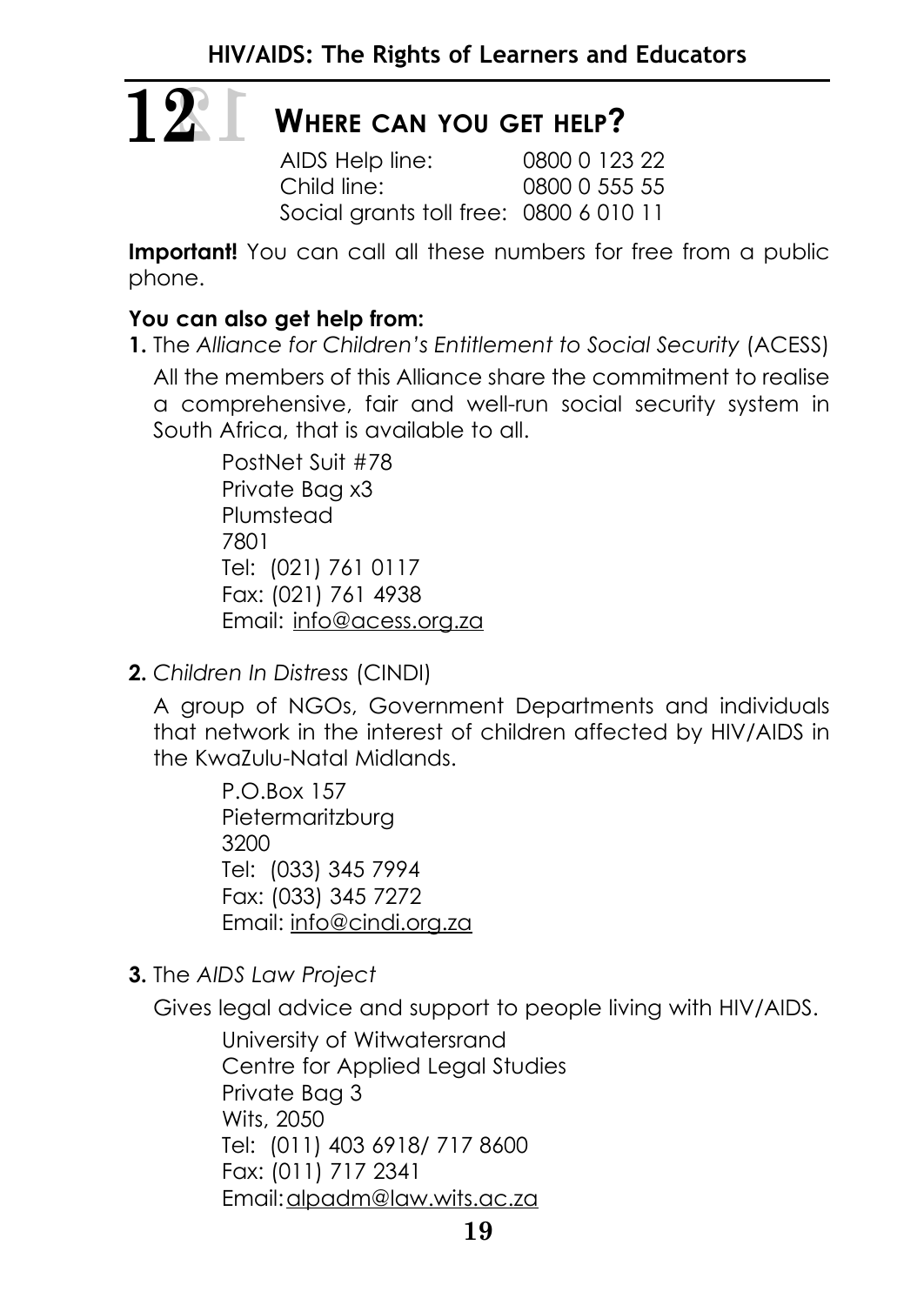**4.** *Treatment Action Campaign*

The objective of TAC is to campaign for greater availability, affordability and use of HIV treatment.

> TAC National Office 37 Main Road Muizenberg 7945 Tel: (021) 788 3507 Fax: (021) 788 3726 Email: info@tac.org.za

**5.** *Children's Resource Centre*

Supports children (7-14 years) to organise themselves into a social movement and to support such an organisation with education, skills and equipment. A few of the children's activities include: developing their own newspaper, running their own meetings, defending their rights, organising outings and picnics, and encouraging schools to develop health corners.

> 65 Michigan Way **Portlands** Mitchells Plain Cape Town Tel: (021) 371 7303 Fax: (021) 372 4810

**6.** *Children's Rights Centre*

A non-profit organisation committed to raising awareness about children's rights and children's participation.

> $1<sup>st</sup>$  Floor 480 Smith Street Durban Tel: (031) 209 6230/ 307 6075 Fax: (031) 30706074 Cell: 083 786 8844 Email: info@crc-sa.co.za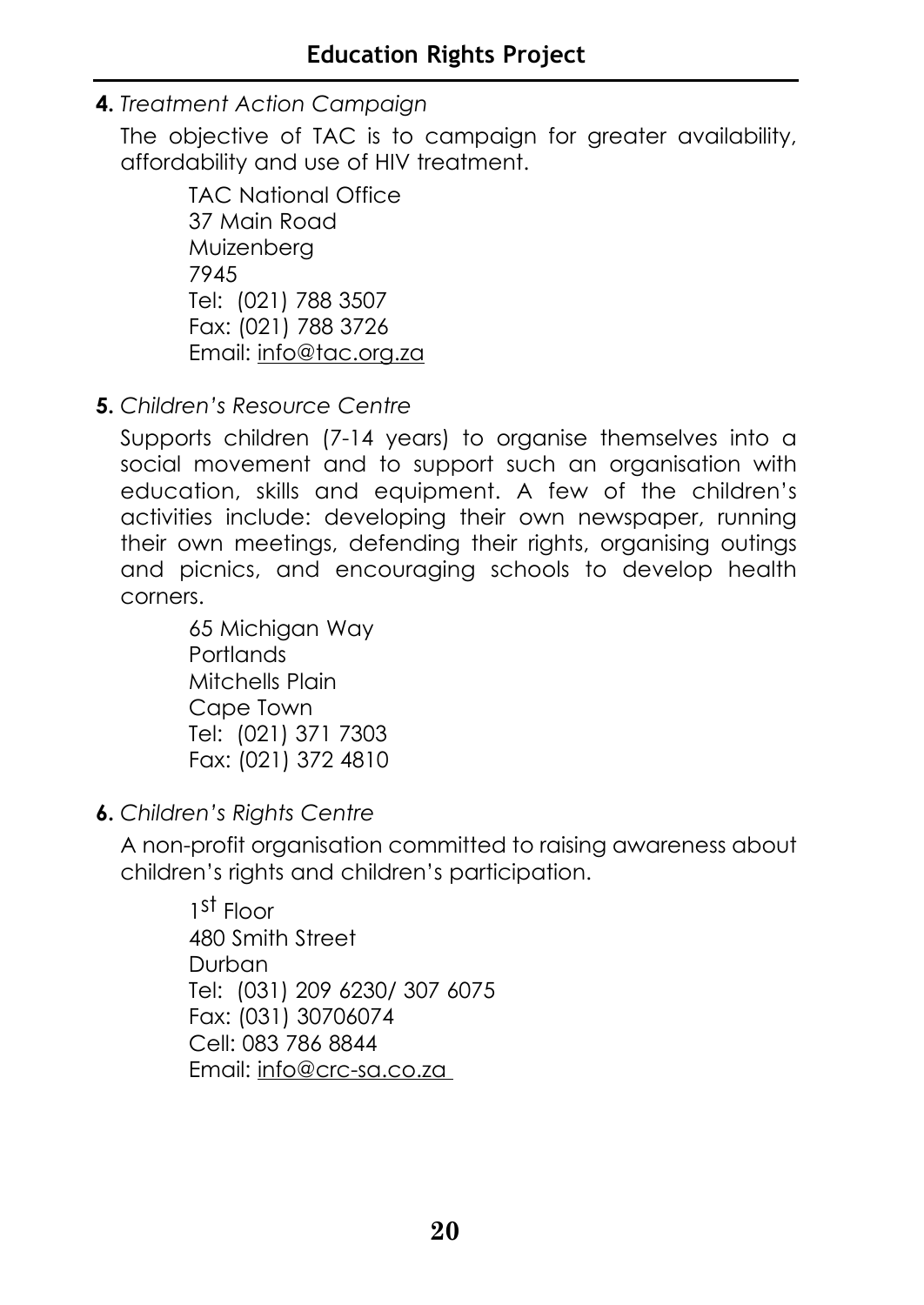#### **HIV/AIDS: The Rights of Learners and Educators**

**7.** *Soul City – Institute of Health and Development Communication* Has education booklets, leaflets, and runs radio and TV dramas around health issues.

> 2nd Floor Park Terras 33 Princess of Wales Terrace Parktown Johannesburg Tel: (011) 643 5852 Fax: (011) 643 6253

**8.** The *AIDS Consortium*

Provides access to information on all aspects of HIV/AIDS and lobbies for a human rights-based response to the pandemic.

> P.O. Box 31104 Braamfontein, 2017 Tel: (011) 403 0265 Fax: (011) 403 2106 Email:info@aidsconsortium.org.za

**9**. The *South African Human Rights Commission*

The SAHRC works with government, civil society and individuals, to develop an awareness of human rights among South Africans. Violations of any right can be reported to the SAHRC.

> Private Bag 2700 **Houghton** 2041 Tel: (011) 484 8300 Email: sahrcinfo@sahrc.org.za

**10.** *Institute of Training and Education for Capacity Building (ITEC)*

Provides education training and support programmes in schools and communities around HIV/AIDS.

8 Park Avenue P.O. Box 549 East London, 5200 Tel: (043) 743 8333 Email: mail@iteced.co.za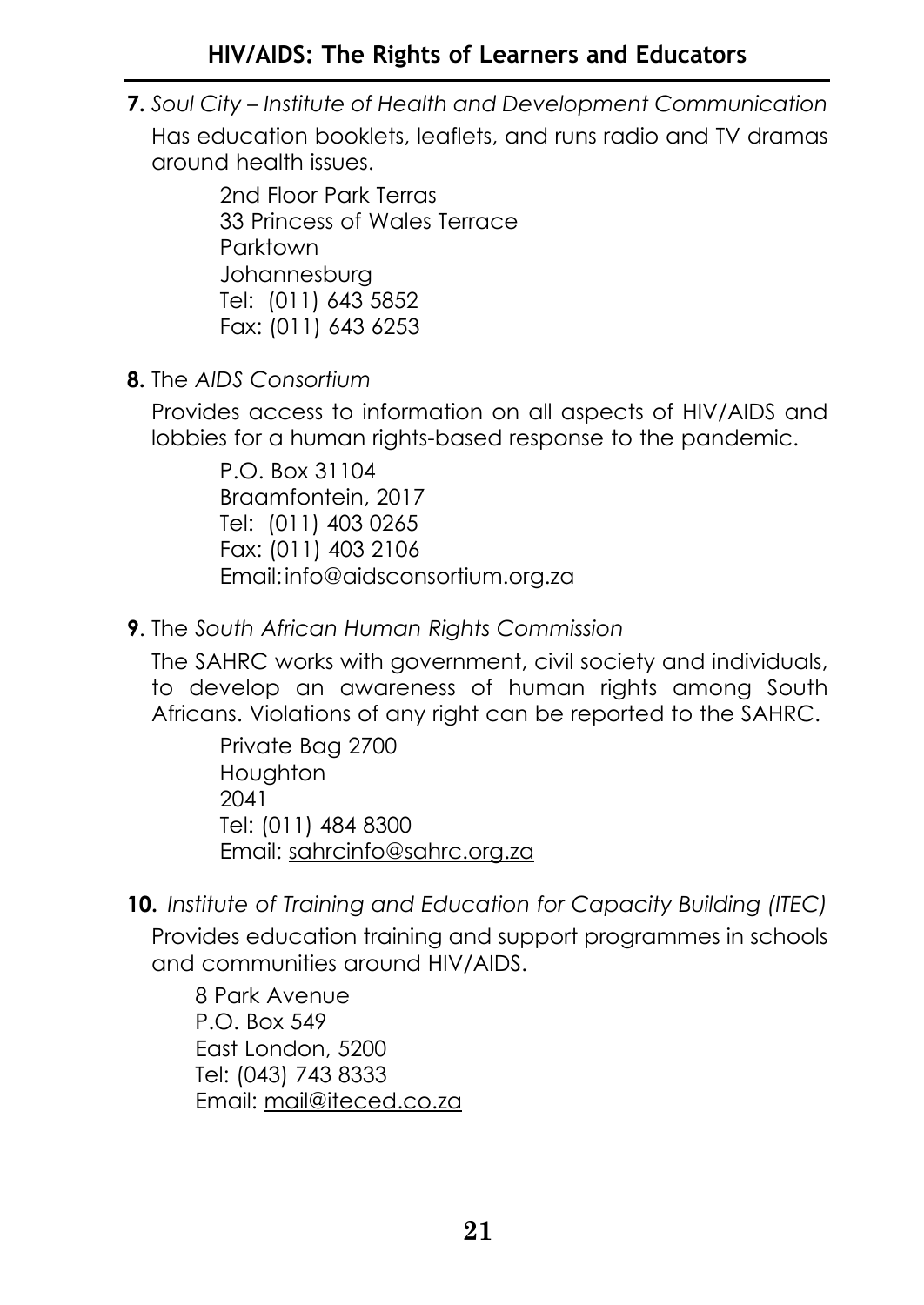**11**. Other organisations:

*National Association of People living with HIV/AIDS* (NAPWA) (011) 872-0975 *Stop Women Abuse* Helpline 0800 150 150 *People Opposing Women Abuse* (POWA) (011) 642-4345/6 *Triangle Project* Helpline (For Gays and Lesbians) (021) 422 2500 *Children's HIV/AIDS Network* (CHAIN) (021) 685 4103 *Township AIDS Project* (011) 982 1016

#### **There are also Provincial Education Department In-School Programmes that you can contact for support:**

#### 1. **Eastern Cape**

Office of MEC for Social **Development** Qasana Building Bisho Tel: (040) 636 4304 / (040) 609 3457 Fax: (040) 639 1928

#### 2. **Free State**

3rd floor Room 5 Liberty Building Corner Church & Andries **Bloemfontein** 9301 Tel: (051) 409 0855 Fax: (051) 409 0919

#### 3. **Gauteng**

9th Floor Thusanong Building 69 Commissioner Street Johannesburg 2001 Tel: (011) 355 7673 Fax: (011) 838 3173

#### 4. **KwaZulu Natal**

Department of Social Welfare Administration Building 2nd Floor Ulundi 3838 Tel: (035) 874 3752 Fax: (035) 874 3797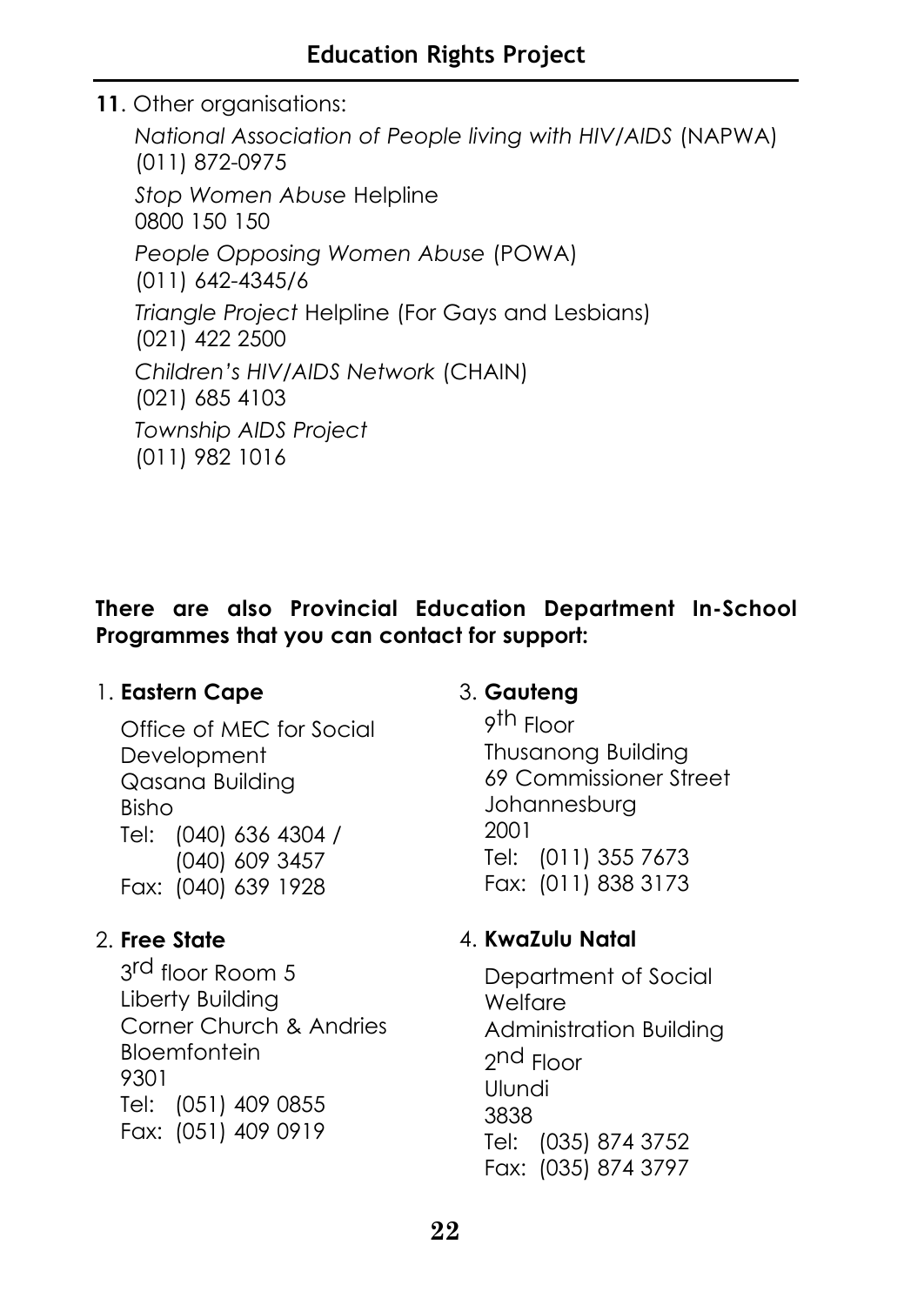#### 5. **Limpopo**

18 College Street Polokwane 0699 Tel: (015) 293 6054 Fax: (015) 293 6060

#### 6. **Mpumalanga**

Building No 3 7 Government Boulevard Riverside Park X 2 Nelspruit 1201 Tel: (013) 766 3010 Fax: (013) 766 3463

#### 7. **Northern Cape**

Mimosa Building Barkley Road Homestead Kimberley 8301 Tel: (053) 874 9182 Fax: (053) 871 2441

#### 8. **North West**

Room 101 1st Floor Tirelo Building Albert Luthuli Drive Mafikeng 2745 Tel: (018) 387 0131 Fax: (018) 384 5967

#### 9. **Western Cape**

 $10^{th}$  floor Union House 14 Queen Victoria Road Cape Town 8001 Tel: (021) 483 6201 Fax: (021) 483 5748

#### **Some useful websites**

www.childaidsservices.org - a directory of over 900 Child HIV/AIDS services, emergency contacts and government departments throughout the country. A project of the *National AIDS and Children Task Team*, Commissioned and published by *Save the Children (UK*) and researched by *The Children's Institute*, University of Cape Town. (021) 685 4103.

www.redribbon.co.za www.tac.org.za www.lovelife.org.za www.health.gov.za www.erp.org.za

www.aidsconsortium.org.za www.blacksash.org.za www.alp.org.za www.sahrc.org.za www.cindi.org.za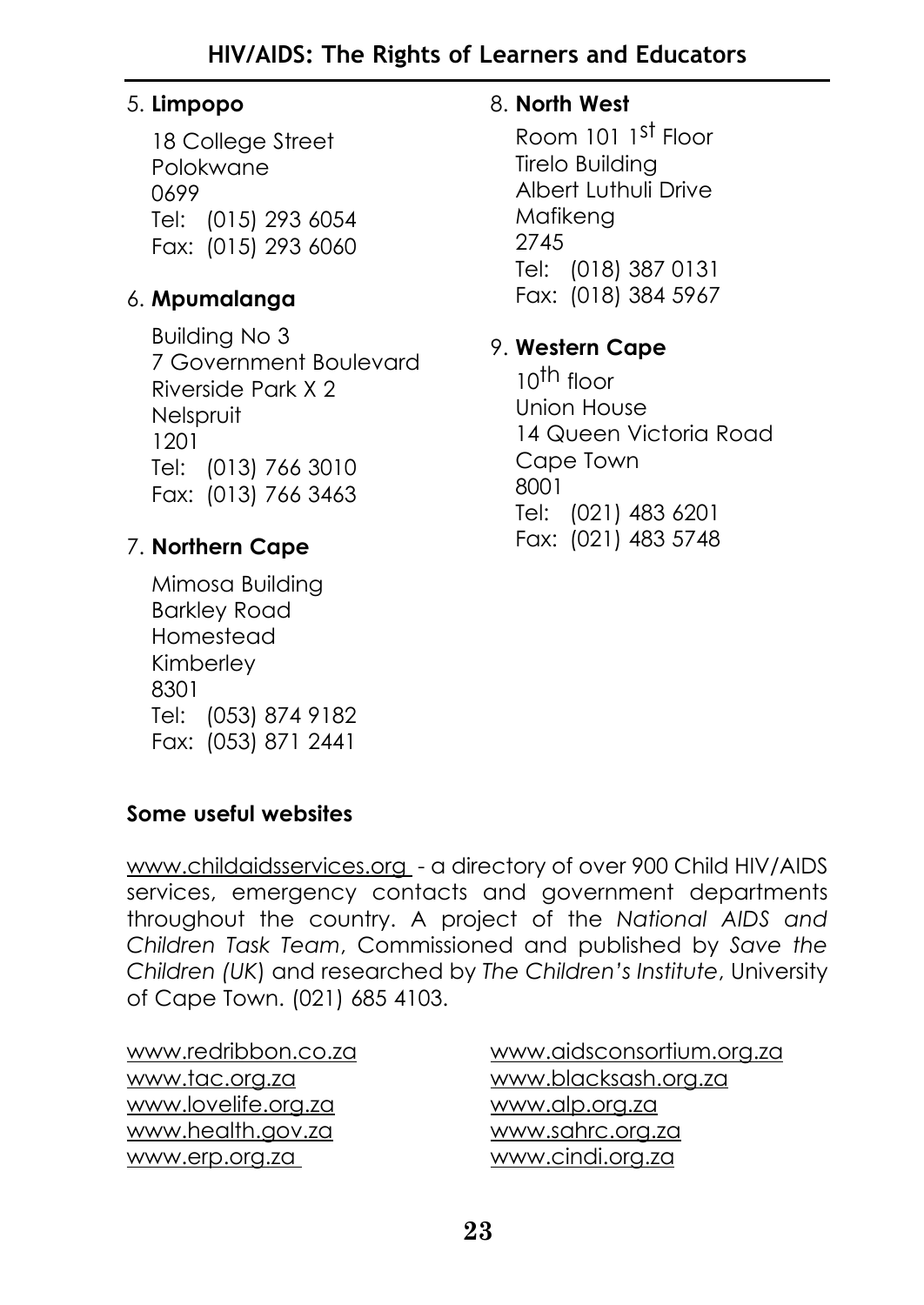

#### **WORD LIST**

- *Anti-retrovirals (ARVs)***:** These are medicines used to treat HIV/AIDS. ARVs do not cure a person of HIV/AIDS but often prevent the person from becoming weak as a result of the virus and delays the progress of the illness.
- *CD4 Cells* or T cells are white blood cells that protect the body from disease.
- *CD4 Count* is the number of CD4 cells in the body. Basically, how strong the immune system is.
- *Confidentiality* means that information about whether one is HIV positive or negative must be kept private and can only be revealed with the agreement of the person concerned. When this happens, it is called **voluntary disclosure**.
- *HIV/AIDS***: HIV** is short for the Human Immunodeficiency Virus. Being HIV positive does not mean that you have AIDS. HIV is transmitted through blood, semen and vaginal fluids. Once in the body the virus uses the CD4 cells of the body's system to grow and over a period of time destroys the CD4 cells. CD4 cells are important because they protect us from illness. As the number of HIV in the body increases, the CD4 cells decreases.
- *AIDS* is short for Acquired Immune Deficiency Syndrome. HIV infection can develop to a point where the body cannot protect itself from diseases that it would normally fight off. When a person's natural defenses against disease collapse and becomes ill with life-threatening diseases, then the person is said to have AIDS.
- *HIV testing***:** taking a test in order to find out whether one is HIV positive or negative.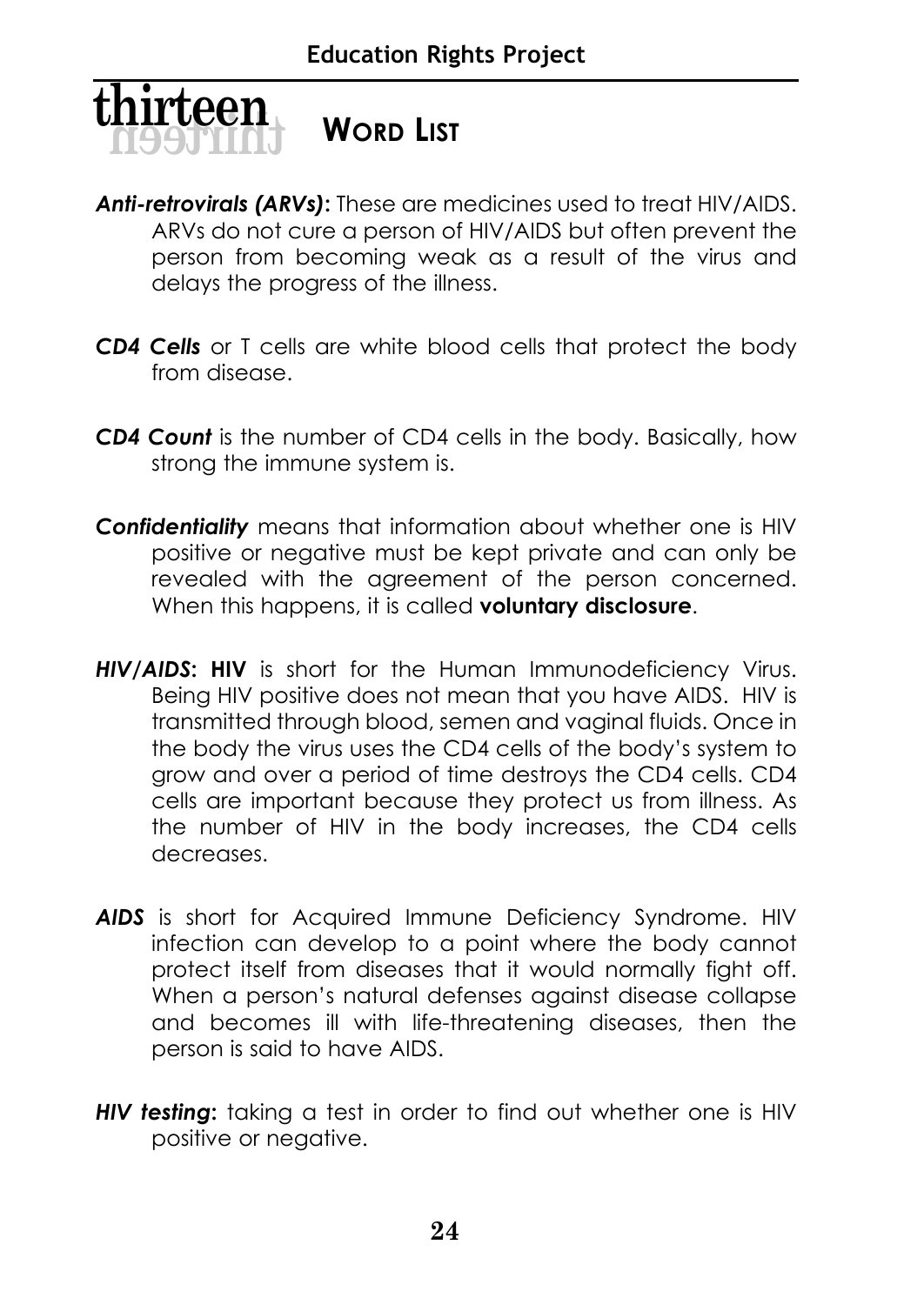- **Immune system** is the body's natural defense system against illnesses.
- **Informed consent:** the steps taken to get agreement from a patient in order to make sure that the person understands what the test is about and that they agree to take such a test.
- *Learners with special education needs***:** learners who may not function successfully in a classroom because of physical, mental, emotional or intellectual difficulties. Other children with special needs include children who live in war zones or refugee camps, the abused, and those suffering in gross poverty, those involved in child labour and sex work, and children living with HIV/AIDS.
- *Means Test*: The most important factors influencing a decision to give social assistance is a person's financial position and health as well as age. This needs to be tested. The reason for this is that social grants are only awarded to people whose income is below a certain level if they are a certain age or if they are disabled.
- *Opportunistic infections* are diseases that take advantage of a weak immune system, and may result in AIDS.
- **Pandemic:** A disease occurring over a wide geographic area affecting an exceptionally large number of people.
- **Stigma/stigmatised:** HIV-related stigma is negative attitudes and beliefs directed toward people perceived to have or who have HIV/AIDS as well as those close to them. These feelings often result in the discrimination of people in schools, the workplace and in the community. Stigmatisation may arise when an HIV+ person is seen as a source of infection to others or when the physical appearance of someone with AIDS produces fear in other people. The stigma might be rooted in unreasonable and uninformed attitudes about gender, sexuality, illness and 'race'.